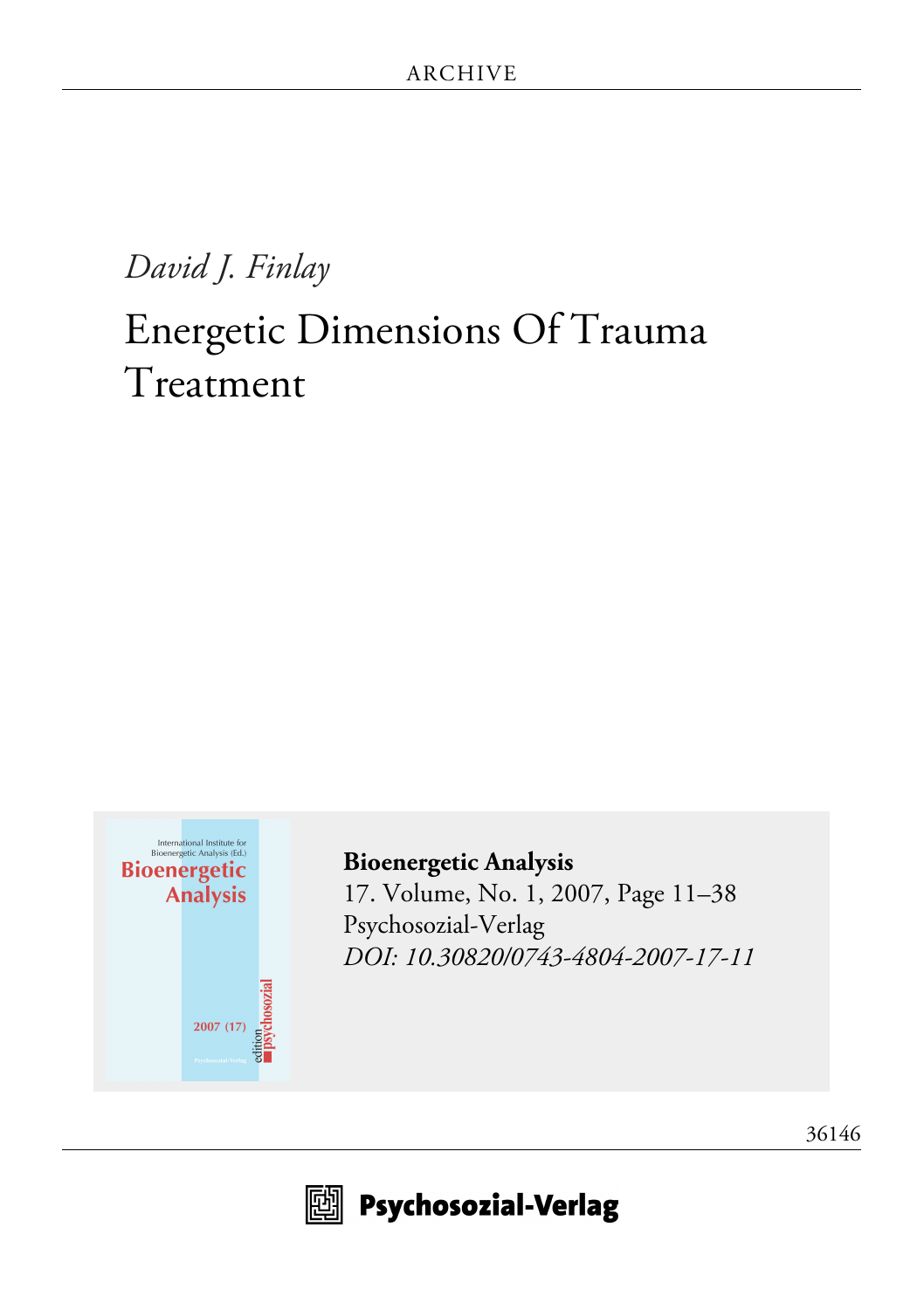Bibliographic information of Die Deutsche Nationalbibliothek (The German Library) The Deutsche Nationalbibliothek lists this publication in the Deutsche Nationalbibliografie; detailed bibliographic data are available at http://dnb.d-nb.de.

2007 Psychosozial-Verlag GmbH & Co. KG, Gießen, Germany info@psychosozial-verlag.de www.psychosozial-verlag.de



This work is licensed under the Creative Commons Attribution-NonCommercial-NoDerivatives 4.0 International License (CC BY-NC-ND 4.0). This license allows private use and unmodified distribution, but prohibits editing and commercial use (further information can be found at: https://creativecommons.org/licenses/by-nc-nd/4.0/). The terms of the Creative Commons licence only apply to the original material. The reuse of material from other sources (marked with a reference) such as charts, illustrations, photos and text extracts may require further permission for use from the respective copyrights holder.

Cover image: Theo van Doesburg: *Heroische Bewegung (Heroic Movement)*, 1916 Draft design: Atelier Warminski, Büdingen

https://doi.org/10.30820/0743-4804-2007-17 ISBN (PDF-E-Book) 978-3-8379-6887-3 ISBN (Print) 978–3–89806–704–1 ISSN (Online) 2747-8882 · ISSN (Print) 0743-4804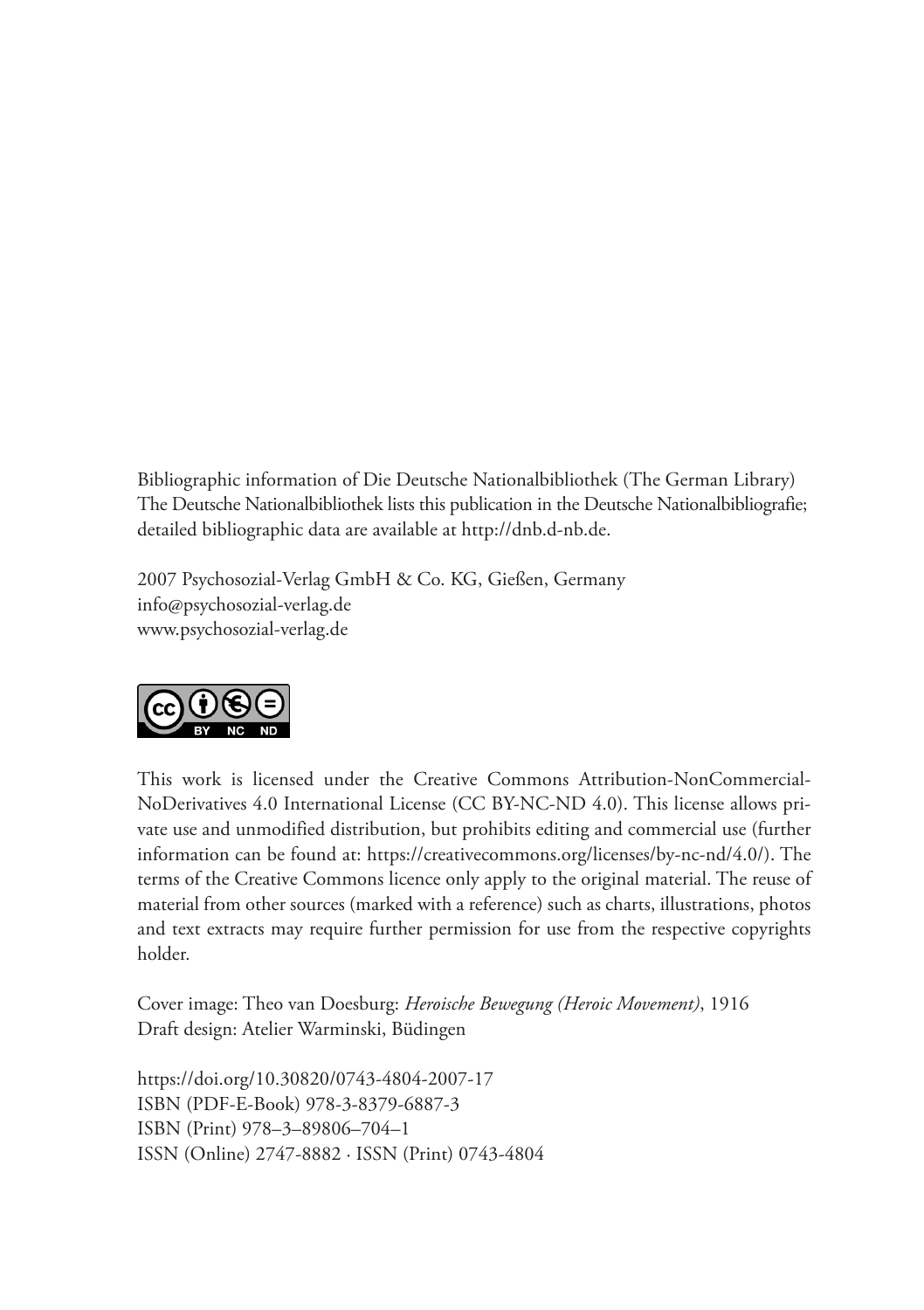# Energetic Dimensions of Trauma Treatment

*David J. Finlay*

Summary

I address both psyche and somatic dimensions of trauma treatment, emphasizing the key role of the client/therapist relationship. Somatic techniques are also emphasized.

Key Words: Energetics, Developmental and Shock Trauma, Embodiment, Metaphors, Vision, Processing

If trauma is the experience of the survivor most of the world lives in trauma producing environments. Those of us fortunate to have survival needs met live in proximate traumatic conditions. By this I mean that we are surrounded and inundated daily by traumas and while we might like to believe that these are events happening to others or some place elsewhere, this is little more than a manifestation of our disbelief system or numbing. The scope of traumas historically or from more recent events such as 9/11, Katrina, Iraq, Darfur, Lebanon or the murders just down the block, is alarmingly brought home to us each day by the world mass media. We are participants in these dramas whether willing or unwilling because they touch the lives of us all just as the threat of nuclear conflagrations have threatened our existence for years. They are also stressors which can activate seemingly unrelated traumas. Our recognition of the scope of trauma is relatively recent in terms of treatment and in some areas such as collective traumas, virtually non-existent except immediately after disasters and before social amnesia once again sets in. In this paper I attempt to bring closer together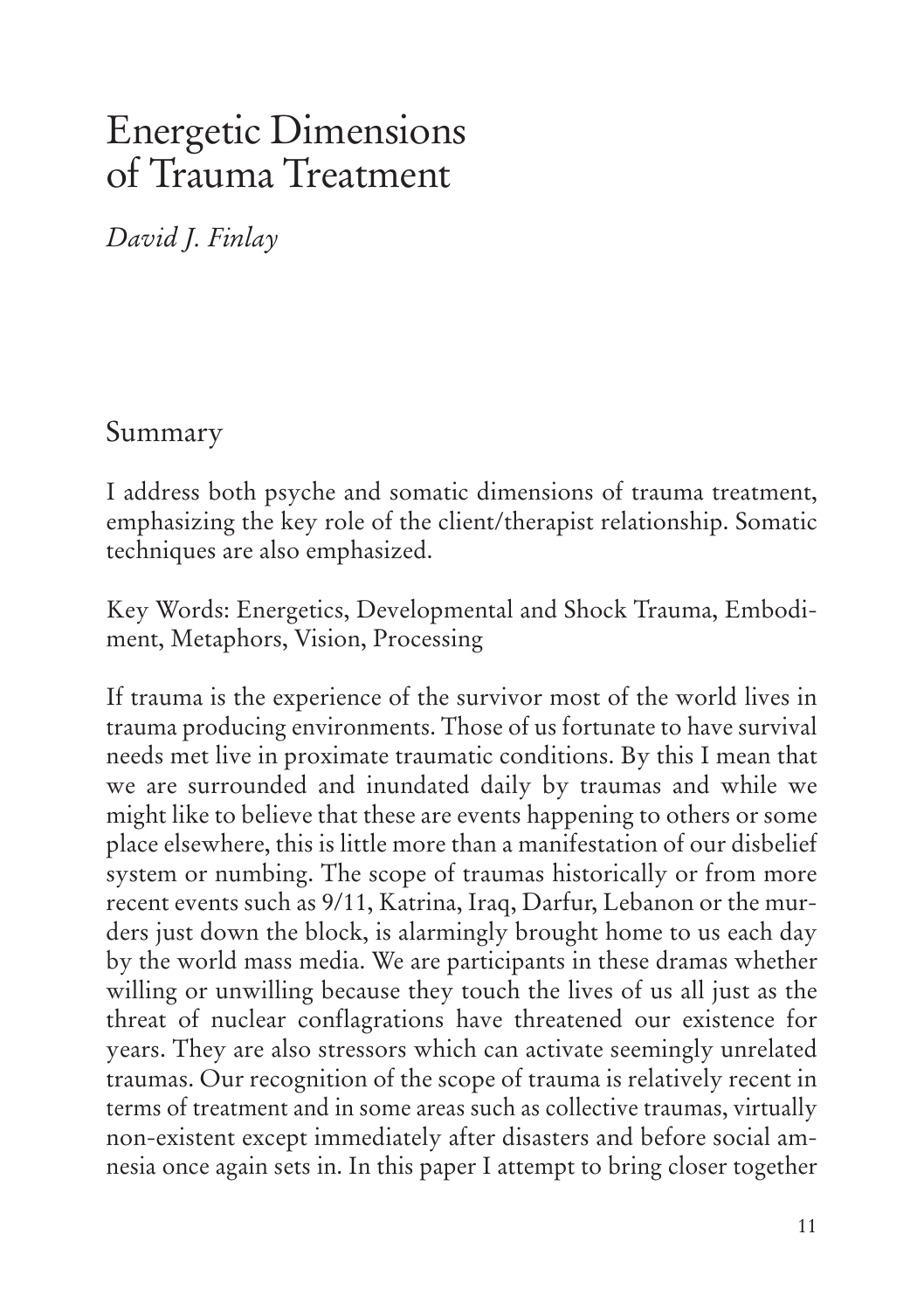psychic and somatic approaches to trauma treatment emphasizing the significance of the client/therapist relationship and embodiment – pieces of a larger picture.

## Background

Behind the cloak of science or any academic writing there usually is a biographical statement. Therapists often write about their own issues and I am no exception. I'll be brief but the biases and limitations in my paper need to be exposed. Trauma was my introduction to life. I was an unexpected and unwanted baby. According to the doctor who delivered me I came very close to death my first day because my umbilical cord came untied. My father saw my pallor, called for the doctor and I was given a direct transfusion even though my father and my blood types had not been established. For many years I had this strange question of not knowing who really gave birth to me, mother or father, or whether I even belonged. If my father saved my life then why did he absent himself in the years that followed except for being in charge of discipline where he was often very brutal such as whippings with a harness strap? His disinterest made me wonder why he saved me. I began then to create my own fantasy world of hope. Those were first traumas.

A second one was subtle and really not fully known until much later. Both my parents were essentially orphans. They knew little about secure attachment except as child administrators. I sensed their abandonment problems which I adopted as part of me. This was strengthened by the fact that there was no warm emotional life in our family and I learned early that expressions of feelings were not part of acceptability. We were poor and there was no room or time for extraneous things since work and survival were paramount issues on the farm in an economically depressed environment. There were also incidents of sexual molestation by an aunt but for many years I minimized them by simply thinking she was crazy. When I started school I was an »outsider« because four of my six first grade classmates always spoke German and came from an encapsulated Mennonite sect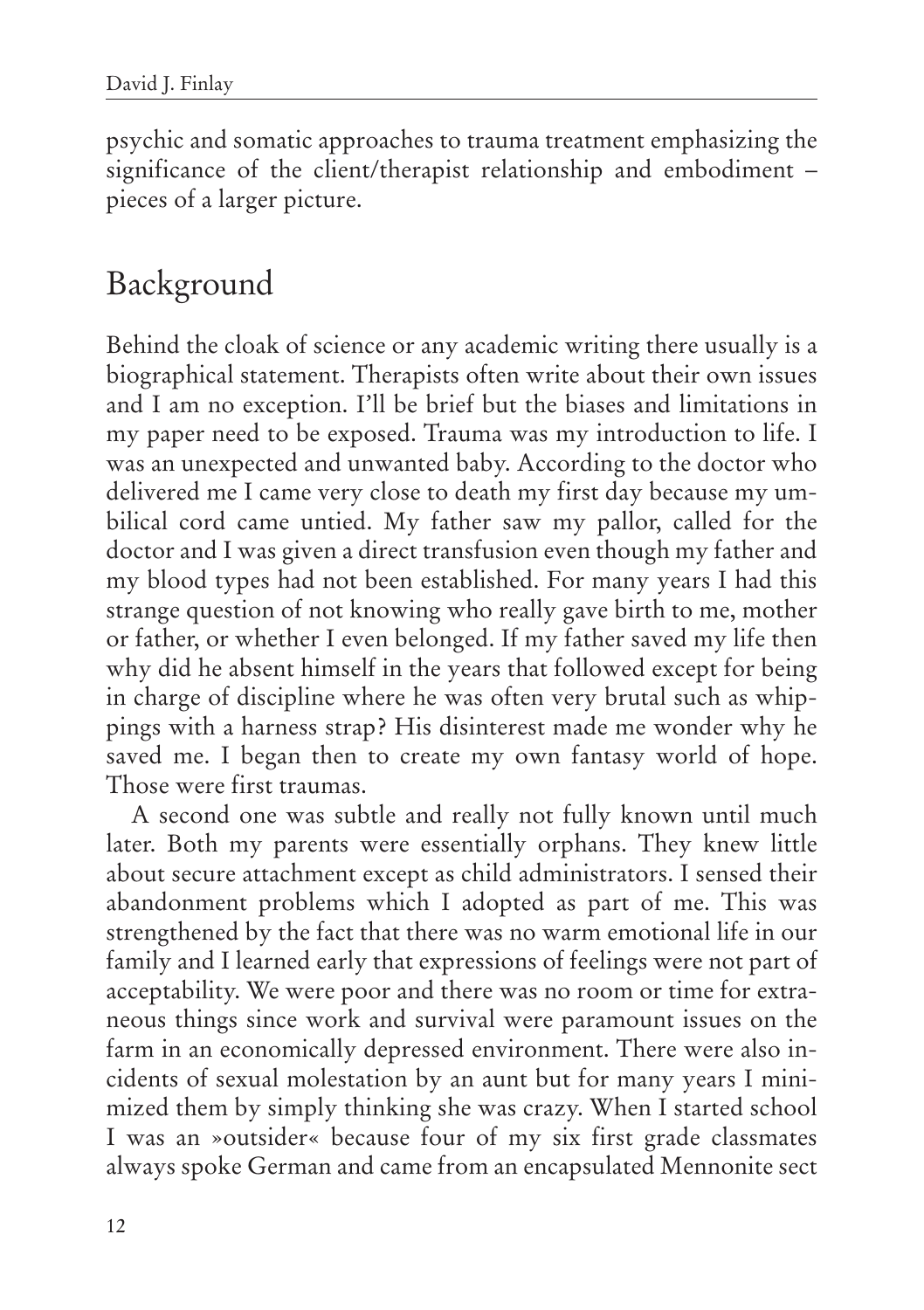with restrictive and authoritarian values. This »outsider insecurity« persisted no matter what my accomplishments.

So these were parts of my early years where vulnerability, insecurity and threat always seemed present. By age nine I was fully cognizant of my need to escape. Athletics (which my father thought a frivolous activity) seemed the best opportunity but physical injuries destroyed this dream and my adolescent sense of identity. Eventually academics became a realistic alternative. It is not surprising though that I chose political science as a major in college. Politics are about who gets what, when and how and I needed to know. Another illusion!

I did learn that traumas are passed from one generation to the next. The tragedies in my family eventually came out – a sister age 51 and a brother age 62 dying of heart attacks (broken hearts) and another brother of alcoholism. My father's »adaptation« was Alzheimer's disease and my mother committed suicide. As for me I will quote the assessment of a dear friend who knows me well and is a therapist: »I know that you are someone who has held trauma in your body for many years, has been a direct participant in some horrific experiences, chose not to share them with most people for many years, and have walked with some incredible suppressed but conscious memory networks for decades.« The major consequence of this behavior was denial of what I needed the most – intimacy, that which heals the heart wounds. I learned though, that I was not alone in this. What kept me moving was the relational »therapy« from mentors and friends (and some would add stubbornness). So now I am less afraid to see intimacy needs in myself or in others. In assessing trauma I know they are always there.

Originally I was drawn to the »promise of bioenergetics«, that if I really, really, REALLY got into my body, I would be »cured.« It was an illusion of course, because the underlying problem of dissociation was not seen or addressed. Yet, looking back, I also realize that my traumas were not easy to recover from because of the defensive edifices I had constructed which only led to further traumas. Awareness and healing take time.

Thus part of the biases in my paper are an emphasis on treatment of delayed onset trauma and my belief in deeper trauma processes than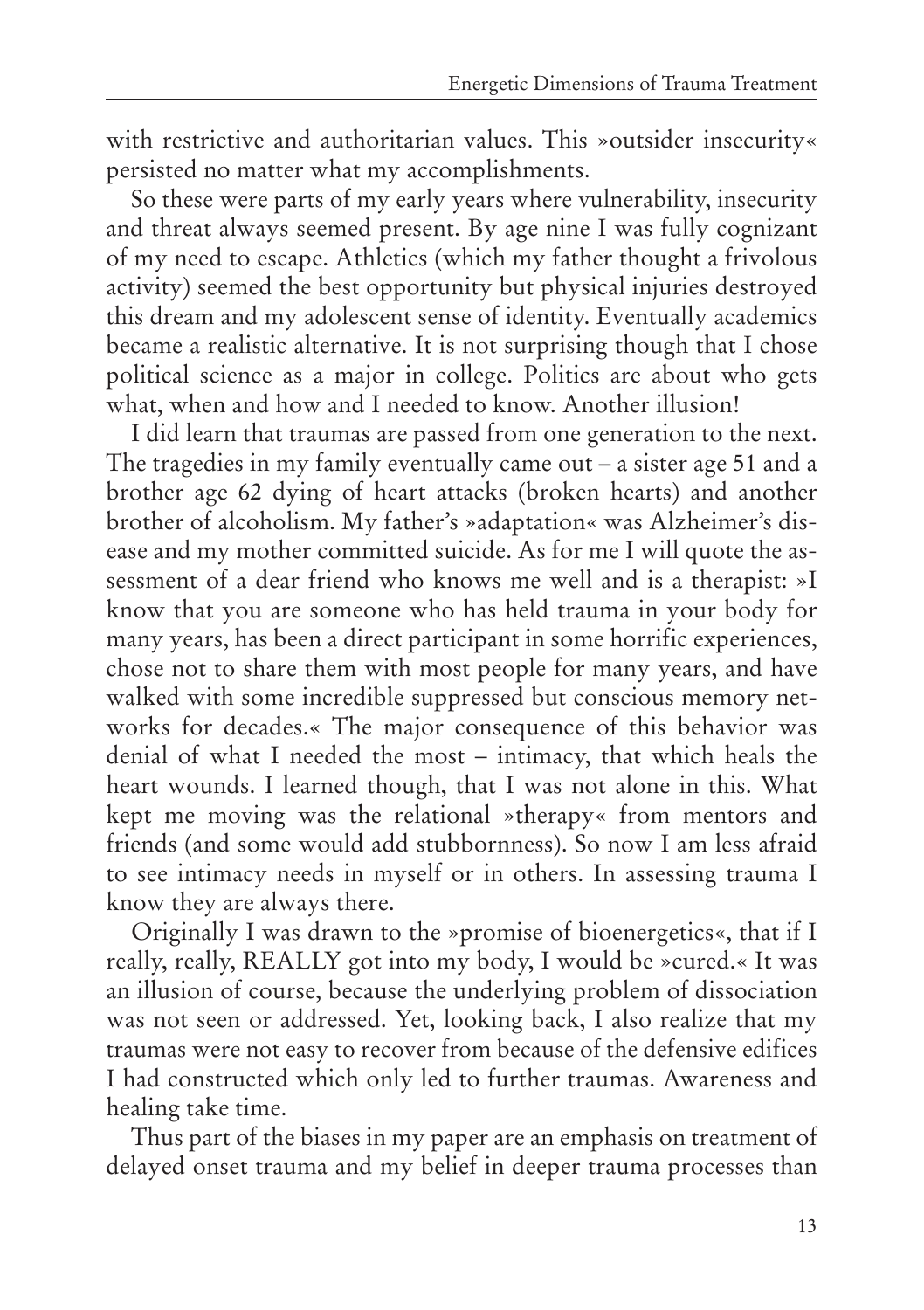some of the surface procedures being offered to trauma victims. While I address certain techniques I also believe that treatment is case specific – I do not believe in formulas although some can relieve or do reduce levels of distress. What this leaves out then are procedures using group and family therapy as well as the kinds of treatment offered by humanitarian agencies. I also must set aside problems of dealing with collective trauma, a great threat as we watch our fears being manipulated. I shall begin with brief statements about developmental trauma and shock trauma.

## Developmental and Shock Trauma

Developmental trauma usually results from inadequate nurturing, attachment and bonding during early childhood. Such traumas often occur, but certainly not exclusively, at a pre-verbal level where memories are often vague and inaccessible. The infant's first psychological task is to map out the personality contours (conscious and unconscious) of its caregivers, particularly to find sustaining channels of contact. When these needs are thwarted or entail abuse they create deficits or more pervasive and destructive organizing experiences around failed connections, relatedness and a sense of self which are carried over and seriously impair adult functioning.

Shock trauma is the result of an isolated event or series of events in which there is not necessarily any consistent history of previous trauma. It has been viewed as an inability to have a »normal« response (fight/flight) in »abnormal« circumstances, a definition which begs many questions.

As stated these typologies are rudimentary because developmental and shock trauma are often interwoven. However, shock responses are not gradual events of development. They are occurrences causing frozen immobilization or stimulating extreme activation of the nervous system. Both lead to chronic dysregulation in affect, learning, and behavior or Post Traumatic Stress Disorders (PTSD).

In both developmental and shock trauma there is an overwhelming of the person's capacity to cope or to integrate experience. Both effect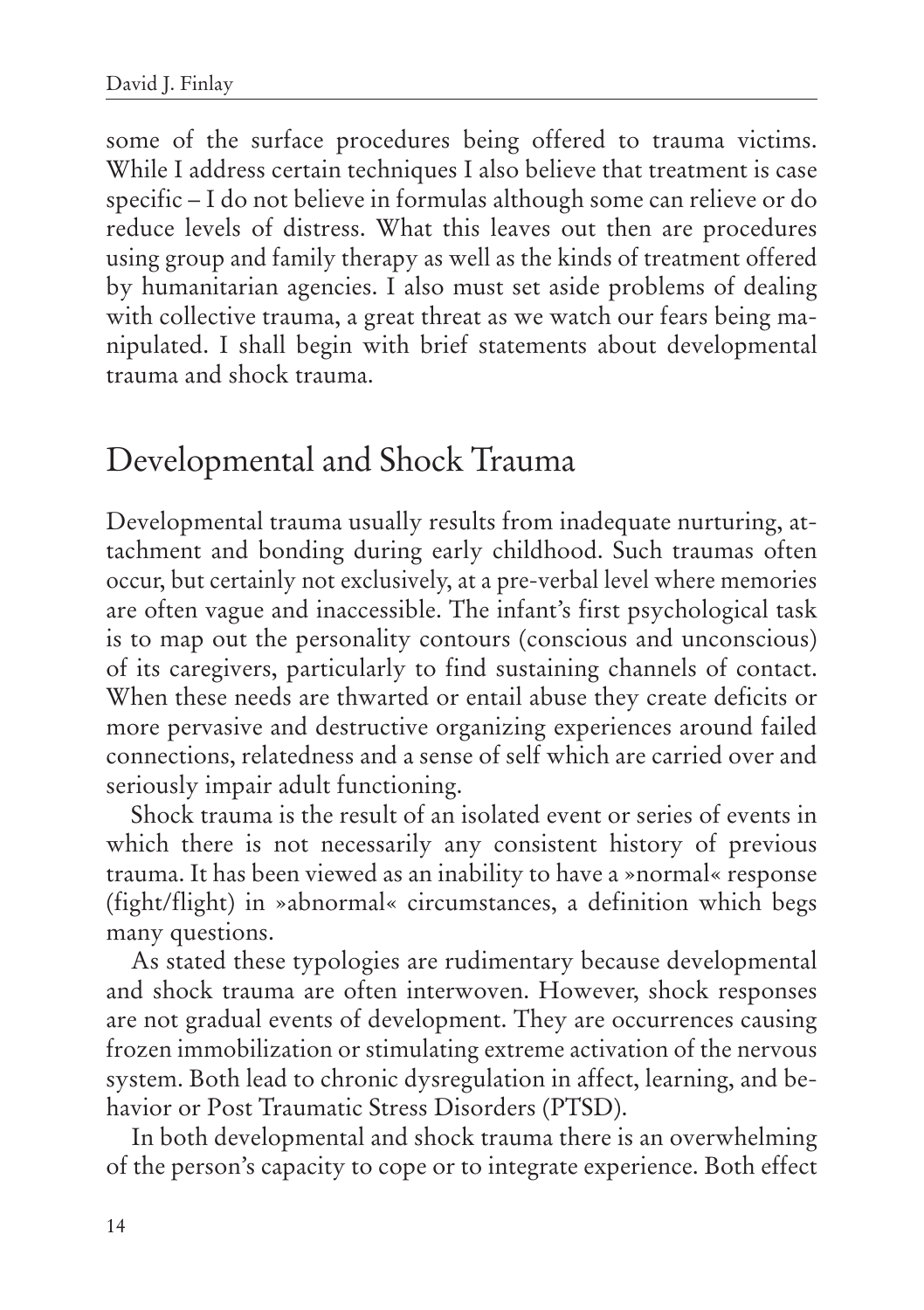psyche and soma. There is unbearable psychic pain or anxiety, with concomitant somatization, that overwhelms the healthy self care system and appropriate defenses. At risk is dissolution of a coherent self, the destruction of the personal spirit. The ego at such times cannot provide an adequate defense and thus a second line of defense is formed to prevent the »unthinkable.« This can take many forms or has many different titles including dissociation, splitting, projective identification, trance states, psychic numbing, etc. They serve to preserve the life system of the person or to defend against annihilation. This »progressed« or dystonic part defends the regressed part against a repeat of that which is »unthinkable.« As D.W. Winnicott would put it, meaning is imposed on the mind-psyche or mind-object. Donald Kalsched states that »when other defenses fail, archetypal defenses will go to any lengths to protect the Self – even to the point of killing the host personality in which this personal spirit is housed (suicide).«

This dystonic or antagonistic part of the self-care system is a defense against further trauma but it also can become a resistance to all unguarded spontaneous expressions of the self in the world. And it can become »daimonic« making analysis almost impossible. In this sense it is like Freud's »death instinct,« Fairbairn's »internal saboteur,« Jung's »negative animus,« or simply the »bad object.« As an attacking figure it is similar to the actual perpetrator or events of trauma. As an ambivalent caretaker its function almost always seems to be the protection of the traumatized remainder of the personal spirit and its isolation from reality. Thus we have a Protector/Persecutor as an archetypal defense system. What is frightening is that this dynamic seems not educable i.e., it does not learn anything about realistic danger. All life then becomes a dangerous threat and is therefore attacked. Put another way, the traumatized psyche is self-traumatizing. Repetition compulsion is an inadequate explanation for it seems more like the self is possessed by a numinous diabolical power or malignant fate.

The inner world of the traumatized person is marked by a volatility in the gate-keeping of the self-care system. Affective systems become dysregulated often leading to a wide range of comorbidity disorders such as loss of impulse control. Homeostasis cannot operate or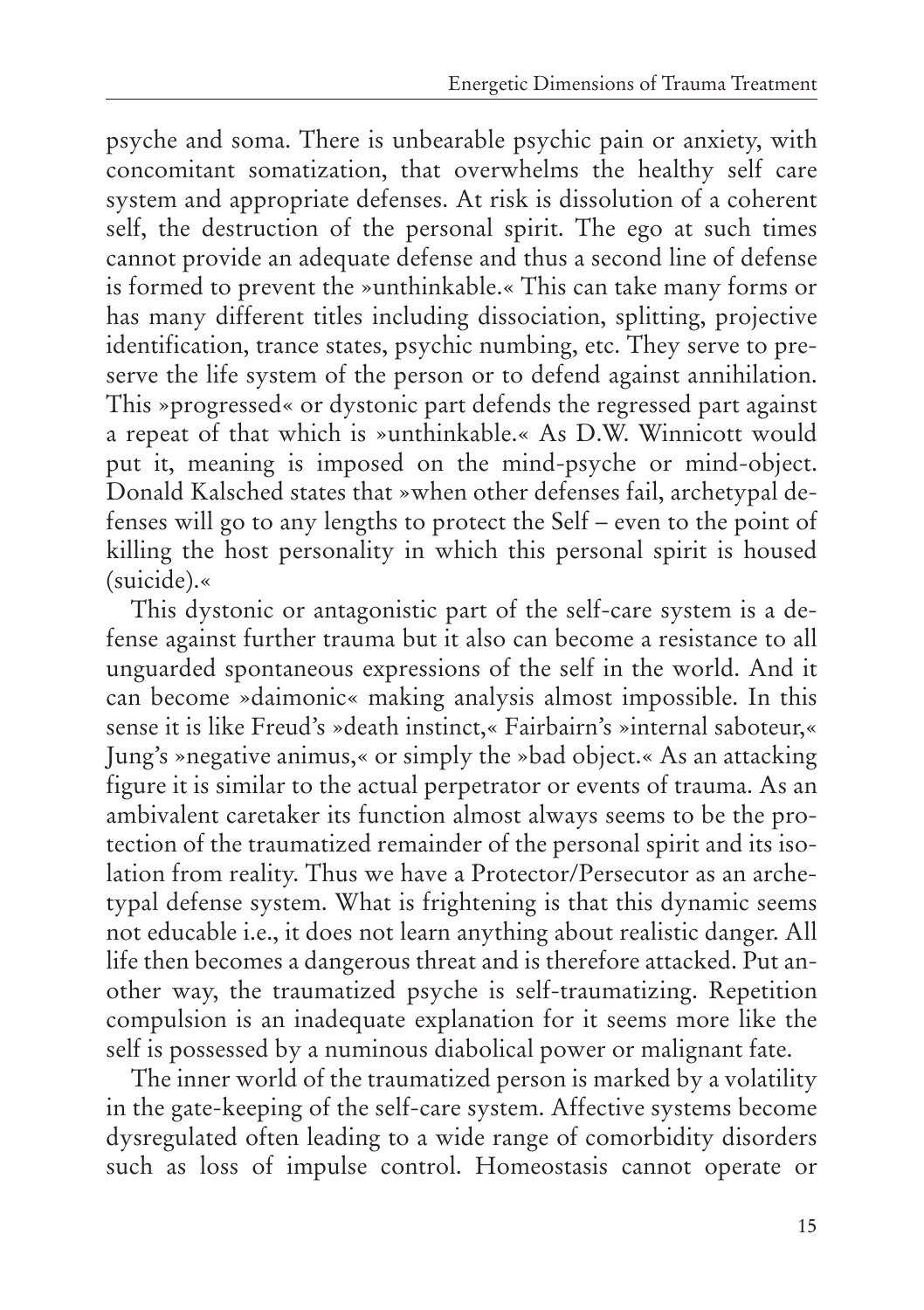achieve a balance between the »light« and the »dark.« This leads to a continuation of the trauma long after outer events or persecutory activity has stopped. The ego must be kept from feeling its own pain and symbolic integration cannot take place. Experience is rendered meaningless. It also leads to shame or a sense of being »bad,« »unworthy,« »worthless« or a composite self-destruct system. »Hope« is illusive. Conversely, however, sometimes opposites of such despair can arise such as megalomania, or delusions of superiority as a rigid defense against the trauma. Narcissistic disorders are a case in point.

»Indwelling« or an activating source or force must be established for the life spirit to grow and mature or to be resuscitated or re-born. Look at it from the point where the child is coming from: »If I cannot find Mother, I cannot psychologically organize myself, at least not in a reasonable or healthy way. I may organize a world devoid of humans, a world of imaginary relations, a world that is not real, or a world of fragmentation and madness.« What the person is saying given whatever trauma or abuse occurred is that »I'll never go there again.«

»Indwelling« in therapy means sustained interpersonal relatedness through reliable interpretative holding and touch. It is an empathic middle way between compassion and confrontation. The reality is that the dreaded breakdown or death *has already happened in the past.* If indwelling can get beyond the most destructive impulses of the organism and the mind, then there is the greater and terrifying fear of connecting or learning how to do it. The self does not forget at some organic level that, for example, »if I had been good enough, mother would have been whole and there, so she could mother me the way I needed.« Yet both the positive and negative parts of the selfcare system exist simultaneously, even in their warfare over control. Can the therapist anticipate and be prepared to meet the client fully in all of these dimensions? <sup>1</sup>

<sup>1</sup> The sections on developmental trauma and shock trauma contain material directly from Kalsched, 1996, and Hedges, 1994.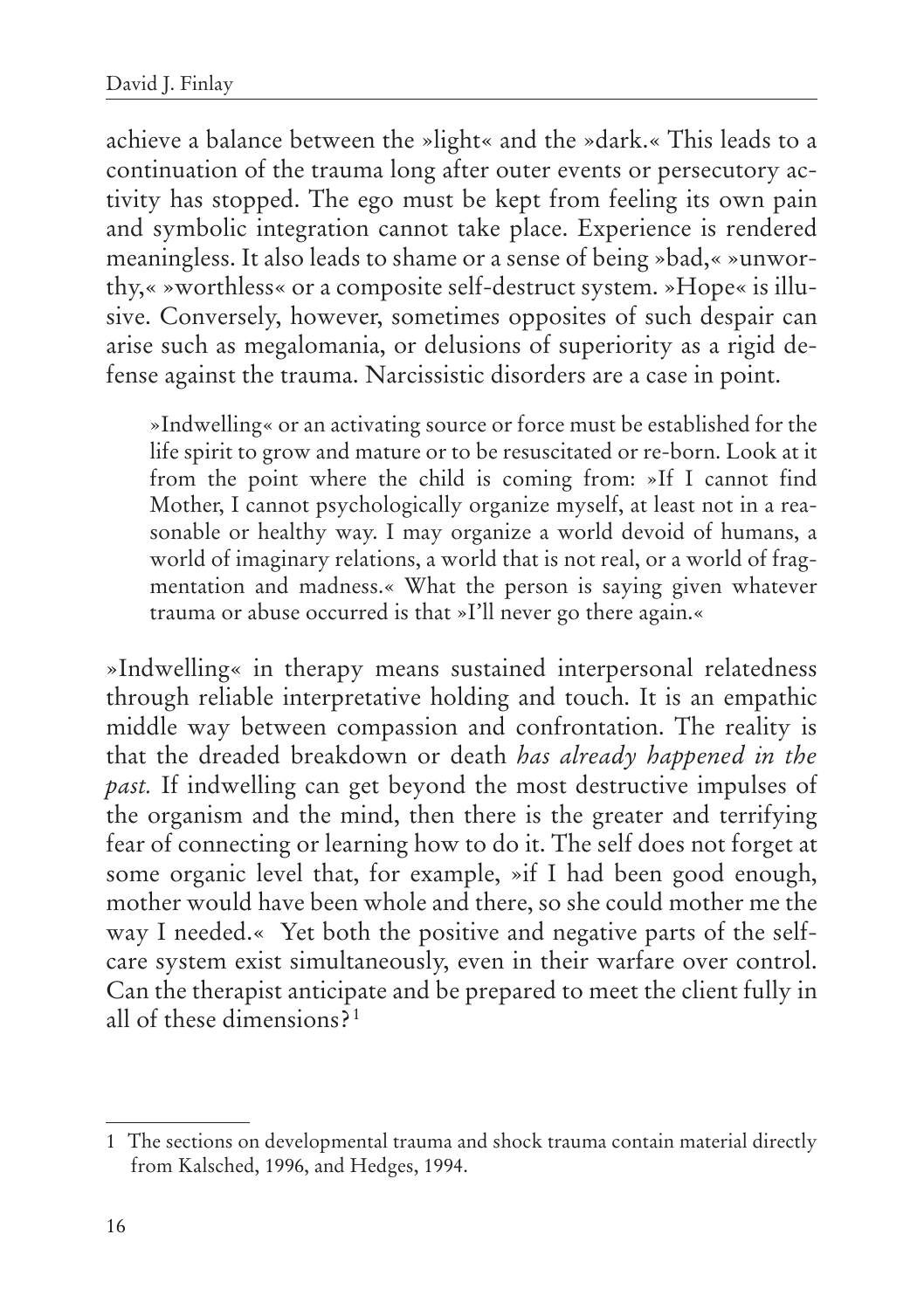## Protocols in Treatment

There are no agreed upon protocols in the treatment of trauma. Yet there are many partisans of particular treatment approaches, often without solid empirical support even though measuring outcomes would seem to be critical to their advocacy. Partisans generally *claim* success and while this may have a certain validity in given populations, the range of methodologies also suggests the infancy of our knowledge or our lack of certainty even though the antecedents of trauma studies go back further than Freud's early seminal works on the subject.

Among the various approaches current are Elizabeth Marcher's Bodydynamics, Francine Shapiro's EMDR, Milton Erickson's neurolinguistic programming and an off-shoot called visual/kinesthetic dissociation, Roger Callahan's Thought Field Therapy, Irving Janov's Primal Therapy, Stanley Graf's Holotropic Breath Work, William Emmerson's Birth Dynamics, Peter Levine's »naturalistic approach,« David Berceli's and Liz Koch's Trauma Releasing Exercises, reparenting, desensitization, flooding, hypnosis, various modes of group therapy and advocates of pharmacological solutions – just to mention a few! There are also a significant number of dubious approaches, particularly when pursued with evangelical zeal. More standardized treatments are suggested in DSM IV from the American Psychiatric Association.

It is not my purpose to review, compare, or even discuss these variations.2 I simply want to present more of an epistemological approach that has often worked for me and I am not suggesting it as an alternative to those already mentioned. In fact, I have incorporated certain aspects of other people's frameworks, particularly Peter Levine.<sup>3</sup> His cautionary approach to treating trauma and restoration of the self resonates within me as a person and as a therapist.

<sup>2</sup> For a thorough discussion see: Bessel A. van der Kolk, et al.,(1996).

<sup>3</sup> When I refer to the syntonic and dystonic sides of the self-care system I am referring in short-hand to Peter Levine's intricate concepts of the healing and trauma vortices (Levine, 1997).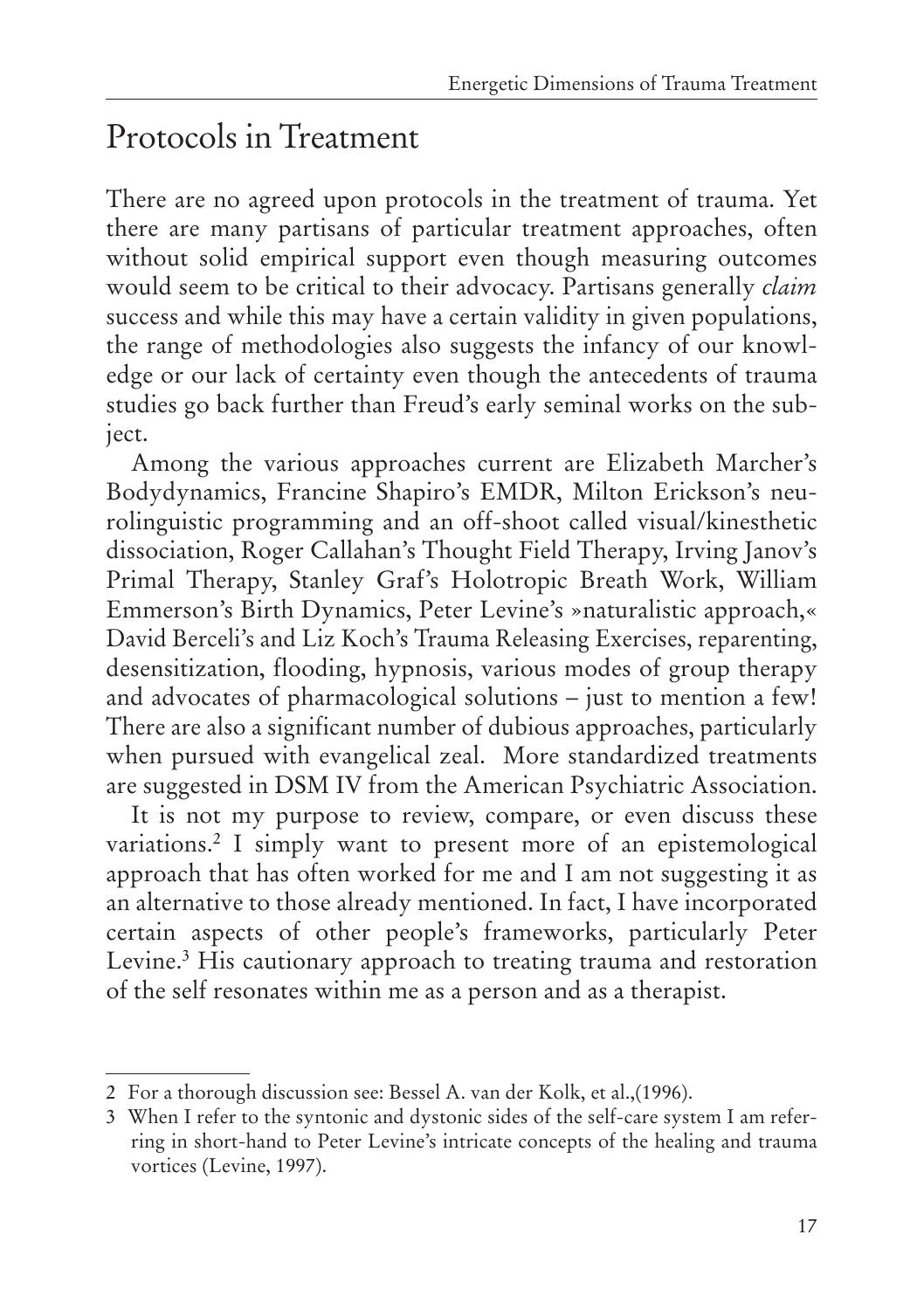#### Cautions

There is, of course, a chicken and egg question: Where do you begin in the treatment of trauma? Wherever it is – *memory or narrative, the somatic felt self and contractions, feelings or catharsis* – you will have to begin twice over again. Unless a client is particularly able, willing and open to confront traumatic events, whether fully known and acknowledged or not, it is almost a tautology to state that beginning work is based on the establishment of trust, the recognition of empathy, a time frame of the present, and the ability of the therapist to suggest or find words that might express the client's anguished meanings. So often the question is not what the therapist *does* but who the therapist *is* in the complex and personal dyadic process. As Jacob Lindy alerts us, »the trauma becomes imbedded in the victim's schemata of self and others, and rarely remains as an isolated fragment« (van der Kolk, 1996, 530). These schemata will extend and include the therapist.

Thus the client's capacity to tolerate openness and intimacy and the therapist's ability appropriately to provide an environment of empathic response, are crucial to the success of trauma treatment. Knowing, being seen and heard, and recognizing the other are intrinsic or existential qualities beyond descriptive words. Call them resonance or soul identification if you will.

The process is often slow in unfolding, not for all people but certainly for many, particularly in delayed or late onset trauma. I suffered from alexithymia, an inability to find words for feelings. Often I would need significant time just to absorb that an-other was fully there. Sometimes my therapist, Jack McIntyre, would just quietly sit or make a physical contact while I tried to relate my experience, senses and affect. There were other times when I was fully assured that we were both there and Jack could use interventions. He recognized my deep holding, confusion and fear around contact. His empathic responses facilitated emotional release but more importantly they built a connection between us based on mutual love, trust and acceptance of differences. Robert Lewis defines this essence of a therapeutic approach in the following statement: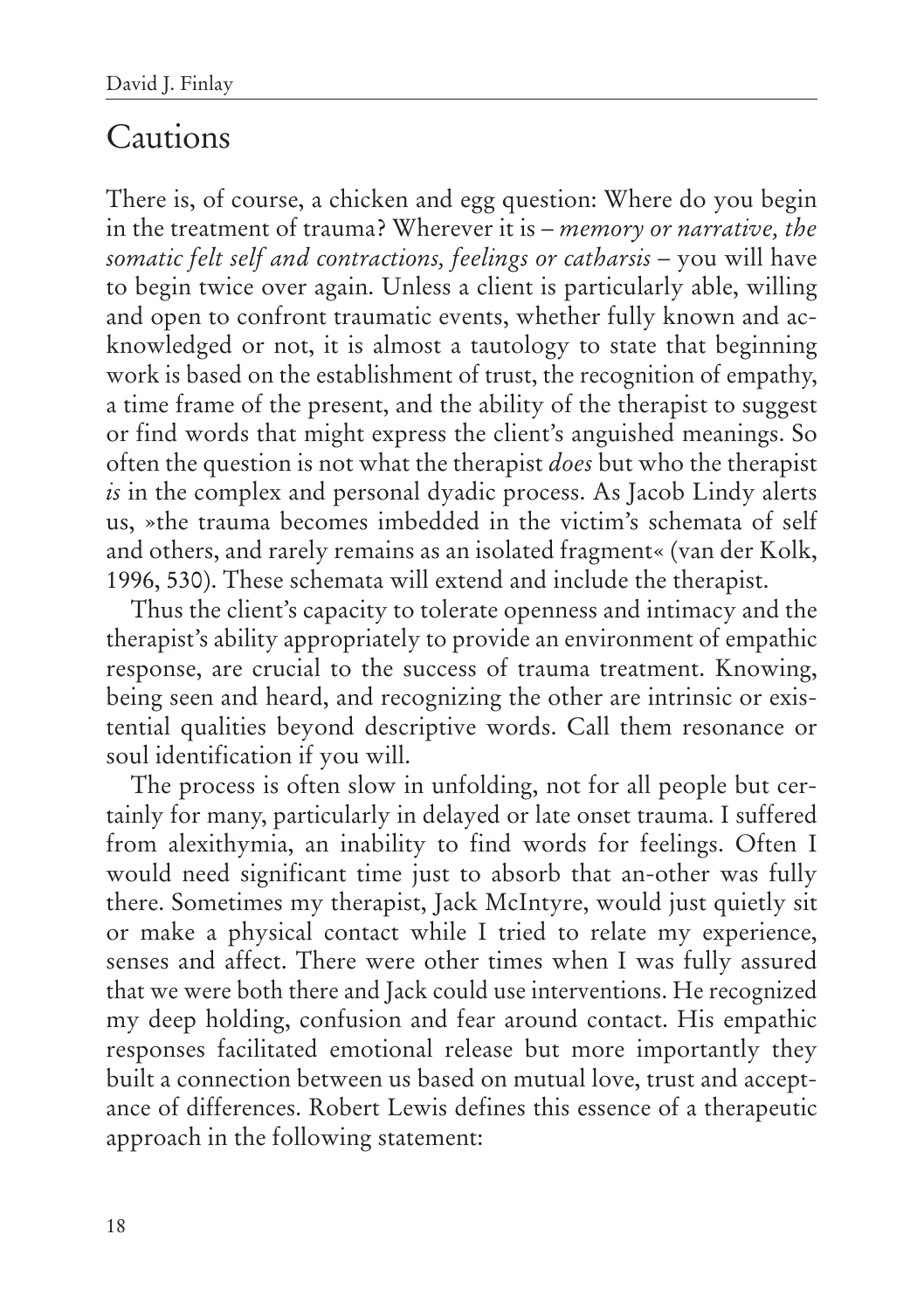»When you have no words for your feelings, for what happened to you, for what is missing in you, we listen to the inner resonance – of your inchoate secrets – as it lives in your body. We help you sense and amplify this inner resonance until its movement comes close enough to the surface of your being to enter your consciousness. But we listen carefully to your words and we are touched by them when they come from the depth of your being that no one can put a hand on. We invite you to surrender to the spirit of your body and the body of your spirit – and in so doing, to embrace your true self« (Lewis, 1999, 109).

Traumas sometimes are very well disguised or sublimated, particularly when they are within bastilles of shame. When this is the case it takes considerable time, patience and intuition to find the »red thread« or denominator. For example, whenever Jack moved too fast with me, my accommodation was simply to give him what he asked for but sometimes it was not authentic. If he asked for anger I gave him anger, or tears or whatever. He soon spotted this pattern of accommodation and then would stop directions or questions until I could emerge real or not hide behind a false self. However Jack died before we completed our work and it took some time to sense, feel and then to own the very early traumas that had undermined my sense of self or indwelling. When the ingrained habit of sensing what the other wanted and adapting myself to that was broken it provoked a furious rage. I had lived by rules of accommodation and what that meant was a restrictive canon of fight or die. Accommodation was not flight. It was shame, low-grade depression and insecurity. With some resolution I sensed that something in my core essence had been missing or violated and it felt like *soul death*.

Finally, as already mentioned, another consideration is that the trauma you think you are dealing with may simply be a surface issue or a refraction of other and earlier traumas. This »tip of the iceberg« phenomenon is not unusual with trauma victims particular given the evidence around revictimization. I once contacted an agency of the Department of Veterans Affairs about a person who came to see me for one consultation after being released from a treatment facility for heroin use. I asked what evidence they had on Vietnam veterans staying clean. The answer was about one percent. The drug treatment had not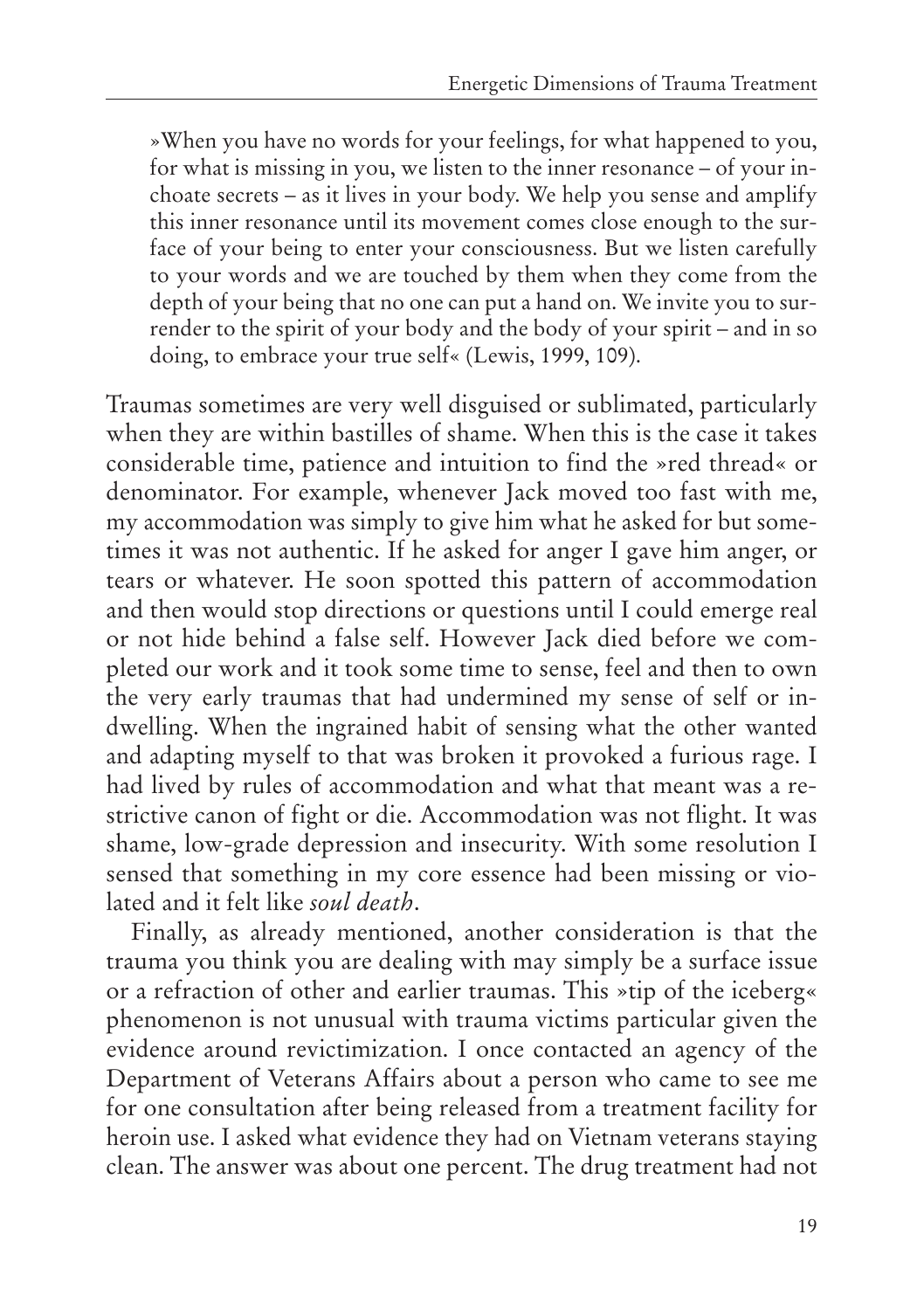touched underlying traumas which went well beyond experiences in Vietnam and addiction. However the most pressing issue was that by going into a treatment facility, all of his »buddies« abandoned him for breaking a group norm of solidarity. He was alone just as he had been as a neglected child. He committed suicide.

So again we are back to the basic question of where to begin. Since traumas can so dramatically alter brain functions and personalities – from hysteria to absolute numbness – we often do not know exactly who or what we are dealing with or, by analogy, how wide, deep, and dangerous the iceberg might be. Freud's concept of »thought as experimental action« in a traumatized client is uncertain if not skewed or non-existent. Trauma can destroy any sense of personal agency such as resiliency or the ability to cope and manage stress.

Thus the first treatment frame is simply »who and where are you?« and »who am I with you?« I cannot assume I know what the trauma experience of a person might be, what they feel, how they view themselves or how they perceive events or me as a person and therapist. Thus I begin the work with the humility of a fellow traveler, not expertise or an inflated notion that I am the »guide«. This was dramatically brought home to me with a client I had worked with for over three years and we were approaching termination. She went on vacation to a Club Med facility and was brutally raped while a fish knife was held to her throat and repeatedly flashed at her eyes. This intelligent and competent adult (who was also a therapist) came back to therapy a frightened and paranoid child almost helpless. The trauma caused a total transformation. All reality was a threat and illusive to grasp including our history together. It felt like we were starting all over again with basic issues of trust and connection paramount. I had to discover her world anew. Parenthetically I might add that she had a very strong support system. This »environmental factor« is usually a key element in re-establishing a capacity for intimacy. It is a variable the therapist must always assess in treatment because it speaks to the crucial quality of healthy attachment patterns from the past and in the present. Such presence can strongly ameliorate the effects of trauma such as isolation and loneliness and enhance recovery.

With trauma cases the narrative may shift from one session to the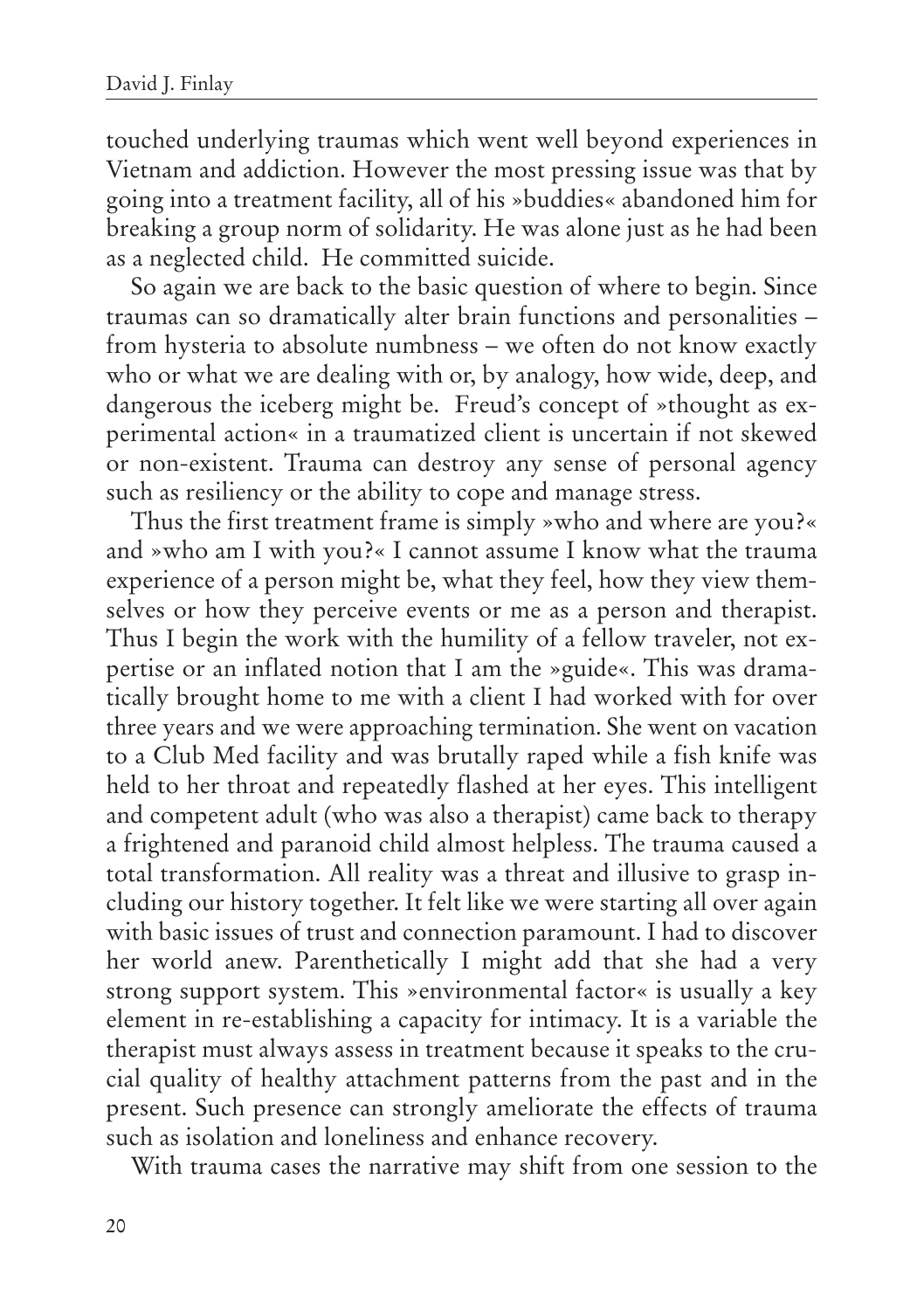next. Memories may be uncertain or not stable. We also have to assess the balance, if any, between a person's healing and destructive gravitations. The healing self-care system must be re-discovered and opened otherwise the traumatized person is simply stuck in the trauma without safety or stability.

In somatic therapies such as bioenergetics there has been a tendency to emphasize techniques and formulas, initially in diagnoses (e.g., character) as well as to assess structure and functioning.4 Thus the therapist watches closely patterns of respiration, metabolism and discharge of energy, emphasizing grounding and viewing such matters as determinates of personality and behavior. The unconscious is seen as conditioned by »energy factors«. Biologically energy can be measured but psychologically it is intuited and conceptually imprecise (Mahr, 2001, 117–133). Techniques do help identify »arrests« in development and they do expose the kinds of accommodations persons make in their own growth or lack of growth including character types. Techniques such as going over the breathing stool, stress positions or other mechanical means are, however, *secondary* in analysis and healing especially for the frozen and deep states of horror and dissociation traumas can produce. There have been, of course, »pioneers« in bioenergetic trauma treatment including Robert Lewis, Helen Resnick-Sannes, Michael Maley, Maryanna Eckberg, and others even though in the past the subject has not been systematically taught in training programs much to our detriment.

More psychic oriented therapies basically stress deconditioning through stabilization, education and identifying feelings through verbalization. The process involves a restructuring or reframing of personal schematas through symbolic representations such as »mindfulness«. Ego re-integration aims to release fight/flight responses and to restore healthy defense systems facilitating self-coherence and selfcontinuity.

I believe we know that these approaches are not antithetical and that treatment consists of their combination. Body and mind are in

<sup>4</sup> See the various works of Alexander Lowen. Techniques are well described in Alexander Lowen and Leslie Lowen, (1977).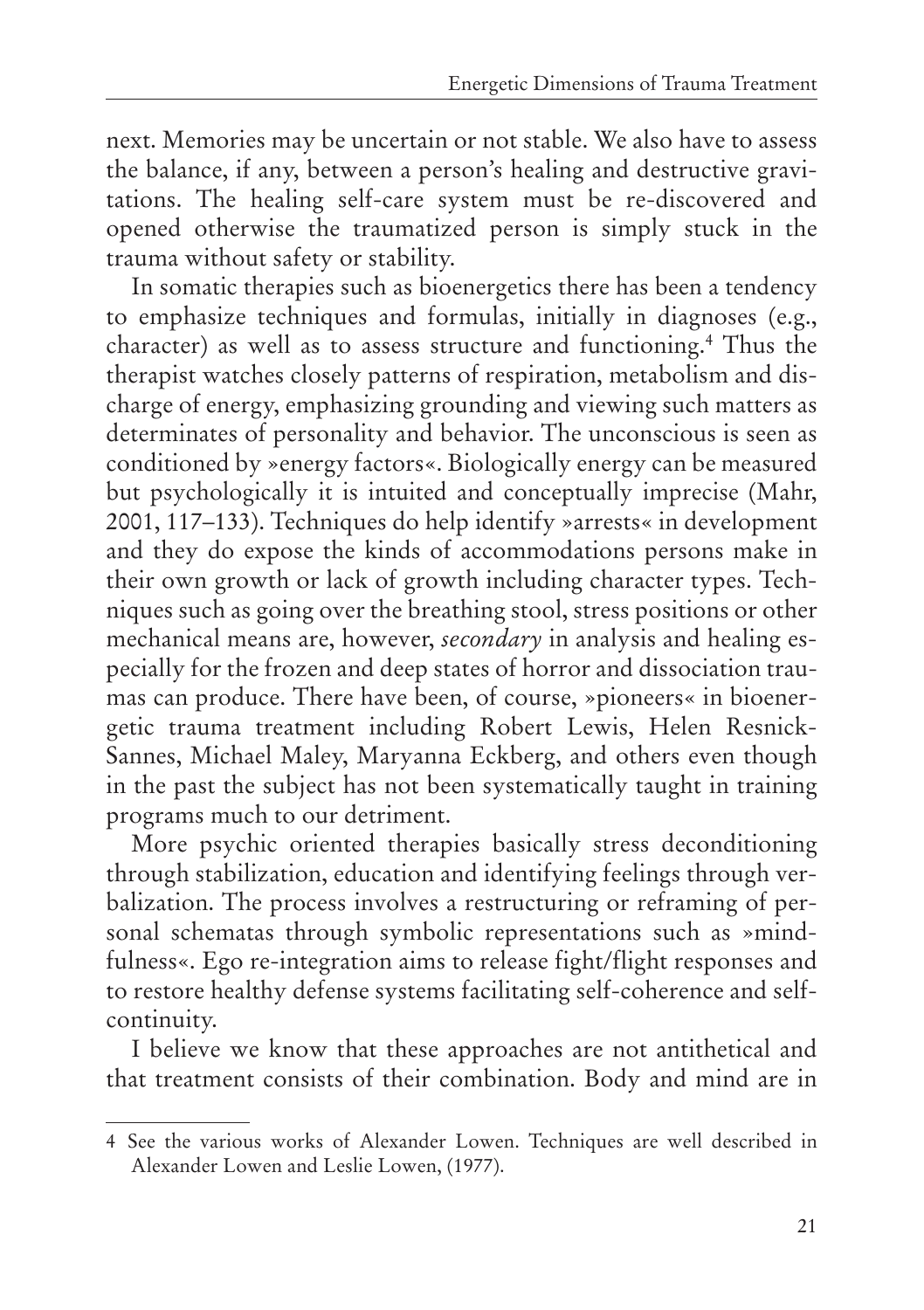one sense synonymous and both contain their own forms of truth and lies. In trauma treatment both are of simultaneous and critical importance. However in what follows in this paper I emphasize physical dimensions of treatment and basically follow a Reichian format of segment ordering rather than the Lowenian approach where »grounding« through the legs and feet is emphasized. There is not one »correct« way of embodiment to connect with the earth or with reality.

Embodiment is vitality or aliveness, that which is ultimately destroyed by trauma. My suggested »epistemological« approach to trauma begins with words, then focuses on vision – our perceptual and conceptual apparatus – and then working with segments of the body from the ocular downwards. I conclude with some general comments about processing the content of the trauma experience.

#### (1) Metaphors

In dealing with words or verbalizations and adhering to Bob Lewis' listening perspective, I start with the heart/mind connection because the heart is the most pulsating part of the mind/body nexus and the life it commands. Opening the trauma through metaphors usually avoids the overwhelming negative power and effects of direct confrontation of the trauma experience(s). Metaphors are simulacrums of conscious and unconscious reality and are an entry into *titrating* the trauma, i.e., letting it slowly emerge. To find the metaphors I have the client listen to his own heart with a stethoscope while lying down. Then the process is one of assessing their associations or at times guiding them into deeper descriptions or explanations. Questions in this process might be:

- $\triangleright$  What do you hear?
- $\triangleright$  What does your heart sound like?
- $\triangleright$  Do you like or dislike what you hear?
- $\sum$  Can you find a metaphor for what you are hearing? Describe the metaphor.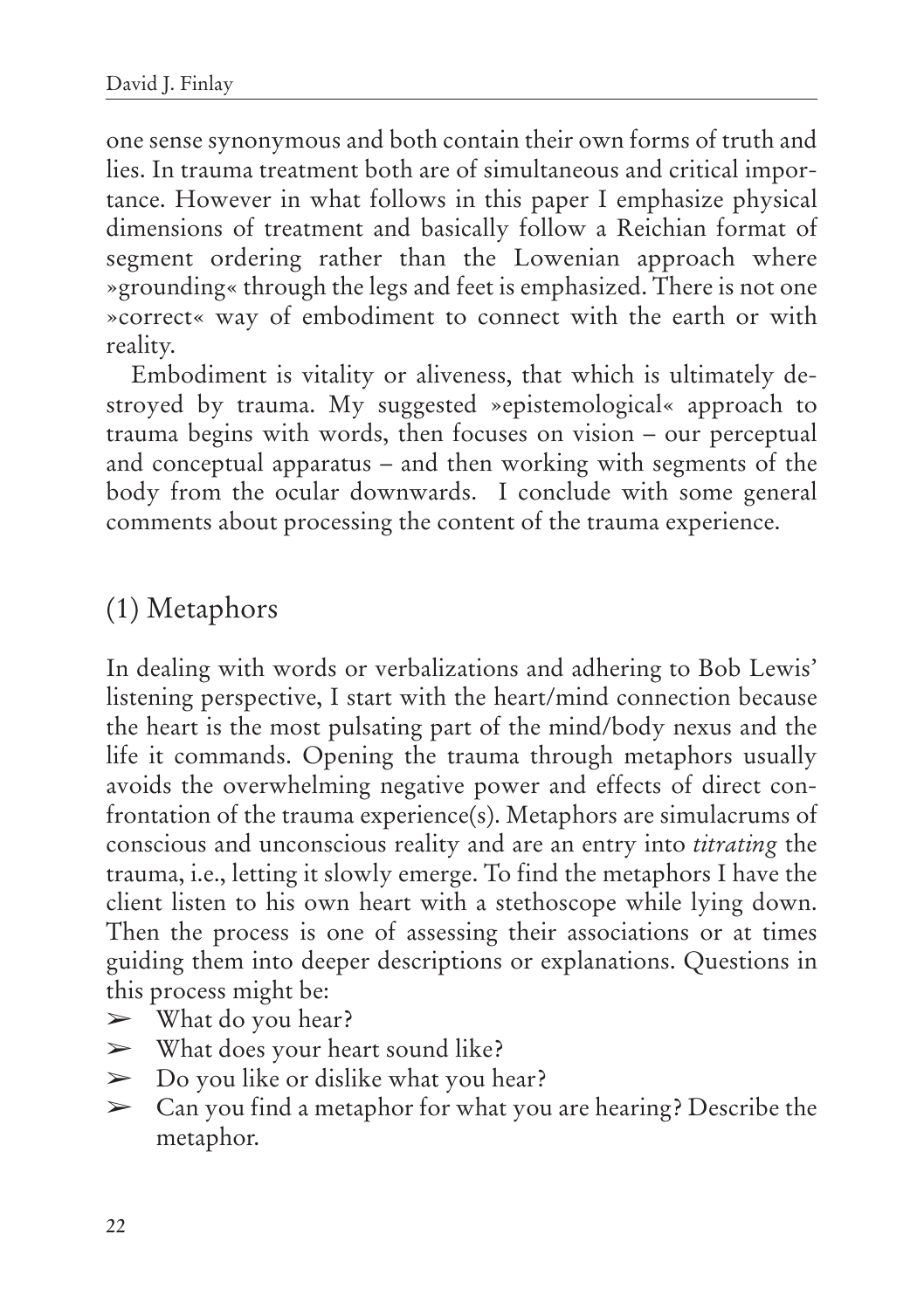We begin to examine the metaphor, particularly as it is elaborated and what identification the person has with the images presented.

Often the initial picture related is a very mechanical-like reporting simply of a »thump, thump, thump« as though they were describing a machine. Yet with many who have never had such an experience there is also a certain wonderment and curiosity. There also may be expression of boredom and reassertion of ego control or dominance if too much vulnerability is felt.

Metaphors reflecting the heart are sometimes difficult to find particularly with people who have experienced traumas even though their other imagery may be quite vivid. It would seem some element of focus or possibly imagination has been curtailed and any scene, for example, may be arid. At that point I might ask »is there any life or aliveness there? Anything you can identify with or imagine?« Such questions normally elicit a response and the tack then is to find ways to elaborate whatever life, movement or pulsation exists in their description. This becomes the focus and is part of the healing impulses by which the trauma can be balanced and dealt with or alternatives formulated such as a place of rest or peace. All movement toward homeostasis becomes a point of reference.

Let me illustrate with a case. A young woman in a workshop was frozen in immobility and numbness and I could feel her terror. It took her some twelve minutes even to hear a faint heart beat and then the sound frightened her (just as she struck me as totally frightened of people and life itself). I never pushed, just let her listen. After thirty minutes I asked her about a metaphor and she said her heart sounded like a herd of galloping horses out of control. I then asked her to picture the horses and what they were doing. She said »they are galloping in a large meadow, galloping, galloping – NO, NO, NO, they are playing with each other. Oh God, they are PLAYING!« She began to sob deeply and her whole body began to shake caught between terror and excitement. I asked her if she could see herself as one of the horses and very shyly she said she could and wanted to. This went on for some time interrupted by giggles of delight. Gradually the gross vibrations settled into a gentle streaming through her body. An embodiment, grounding and perhaps healing had taken place, however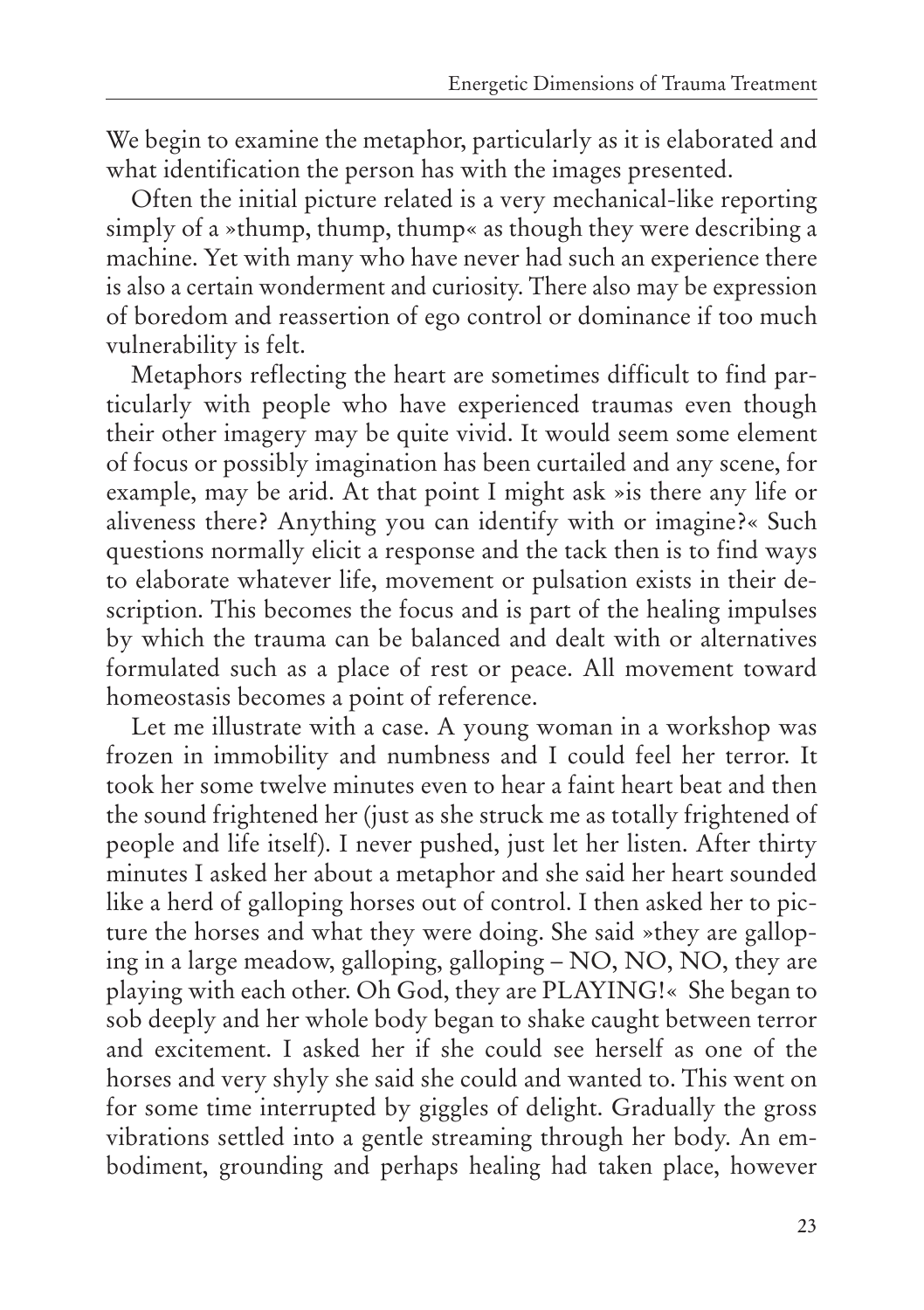transitory it may have been. Later I found out that her frozen shyness was partially the result of very abusive treatment in a Catholic girl's school.

#### (2) Vision

As »mirrors of the soul« I believe the eyes are key points for assessing trauma and for establishing the contact necessary for healing. We ground as much through our eyes as we do through having our feet planted solidly on the earth. The eyes inform the mind but they also reveal the secrets of the heart. *Vision involves the whole action system*. How one looks is as important as how one sees when dealing with complex visual and emotional tasks including deriving meaning from what is seen and experienced.<sup>5</sup> Eye language is more accurate than body language in how persons respond to information. Wolfgang Köhler summarized these processes as follows: »In the sensitive play of the eyes the inner direction, but also the difficulties, of a person become more easily apparent than elsewhere« (Köhler, 1957, 139). We do not necessarily see things as they are; we see them as we are. As projections the therapist is never an objective figure.

As with most trauma victims eye blocks always seem present whether in the fleeting movements associated with hyperarousal or the deadness resulting from numbness or dissociation. Contact raises the level of imagined threat as perceptions and belief systems may have been altered. Information (stimuli or sensory data) from the thalamus and mediated by the amygdala often is blocked from processing in the hippocampus, the cognitive map going to the pre-frontal cortex. Thus corrective information is distorted by the dominance of the trauma reliving in thoughts, feelings, images or actions. There are associated difficulties

<sup>5</sup> The assertive mode of visual functioning is looking, sending energy out through our eyes; the receptive mode is seeing, taking energy in. Our ability to look is a measure of how much we can assertively perceive energy and our ability to see measures our capacity to receptively contain energy.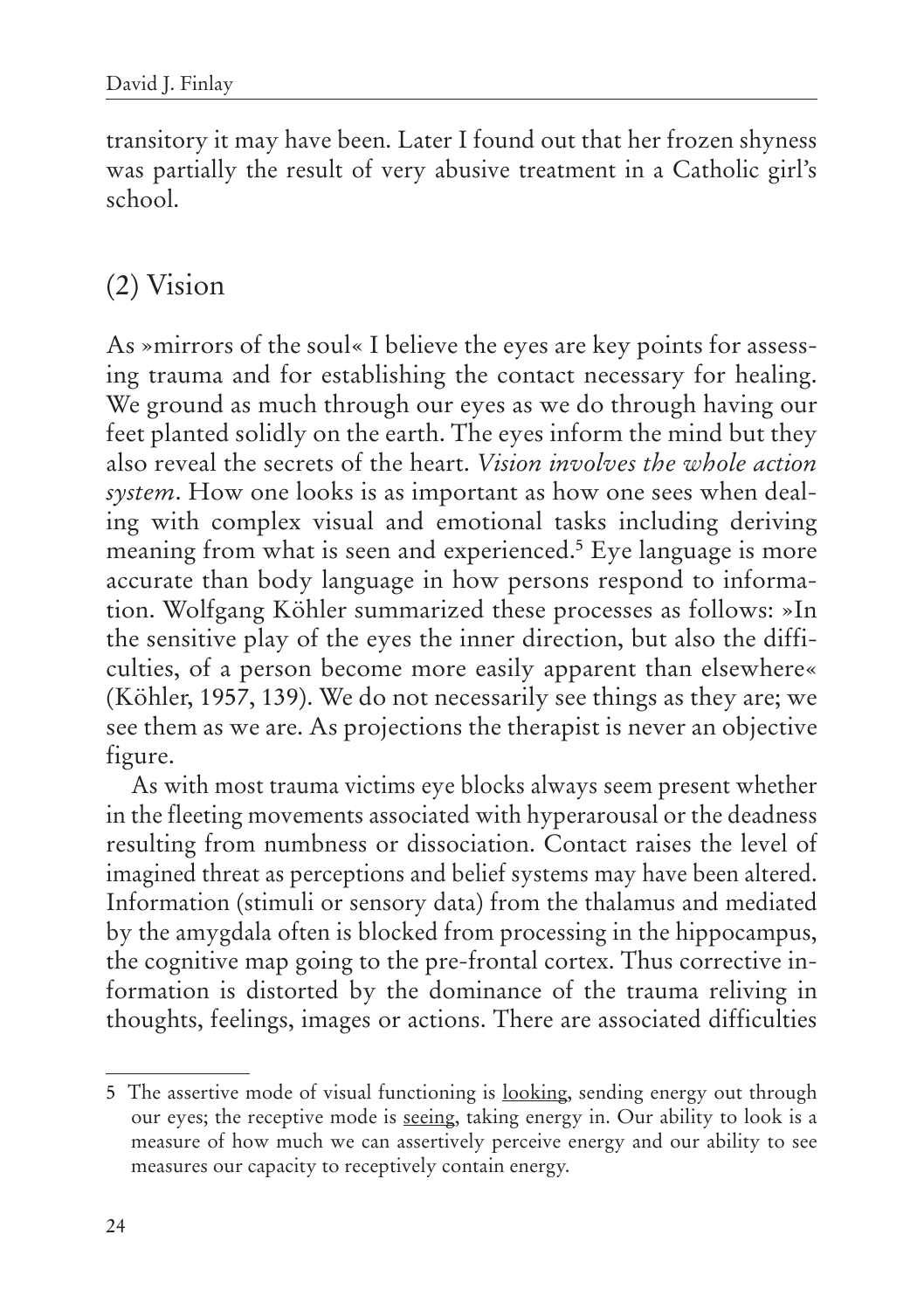with attention, distractibility and discrimination if not more serious problems of neurological changes which affect all learning.

There are numerous approaches, protocols and techniques for working with the eyes (and thus the »I«) perhaps the most thorough being Francine Shapiro's Eye Movement, Desensitization and Reprocessing (EMDR) (Shapiro, 1995). Ms. Shapiro has been very rigorous in demanding scientific research on the techniques and protocols involved in EMDR. Her »discovery,« however, is not new. Rhythmic multi-saccadic eye movements were used years ago by Reichians (Baker, 1967) and different versions of the same thing were developed by William Bates (Bates, 1940).

My concern is not who gets credit for what but rather that the eyes must be mobilized in all dimensions in the treatment of trauma and especially for the *healing relationship* to develop between therapist and client. The first »touch« between them is the eyes and if one or the other is blocked there, the contact is limited. The traumatized person needs to know that they are seen as well as heard. Robert Hilton put it more emphatically concerning his own personal therapy: »I needed someone who worked with the body, but more than that I needed a person who wanted to connect with me; not just a body, not just a problem, not just a character, not just an energetic system, but me, with all my weaknesses and needs« (Hilton, 2000). The importance of that *connection* is described by Paul Tillich: »We can discover our souls only through the mirror of those who look at us« (Tillich, 1962).

There are two separate but much related issues in eye work: (1) improving visual acuity including the ability to see and look in their psychological dimensions, and (2) focusing on trauma images consciously and unconsciously held and the feelings or emotions associated with them. As related as they may be I believe eye work should proceed in this order to avoid the possibilities of the client or the therapist being confused or even overwhelmed by problems in one dimension or the other. Assessing the cognitive map of seeing and looking which reflects how perceptions and beliefs are processed takes precedence. One reason for this is that eye contact has a positive impact on the retention and recall of information. Lack of contact can suggest just the opposite.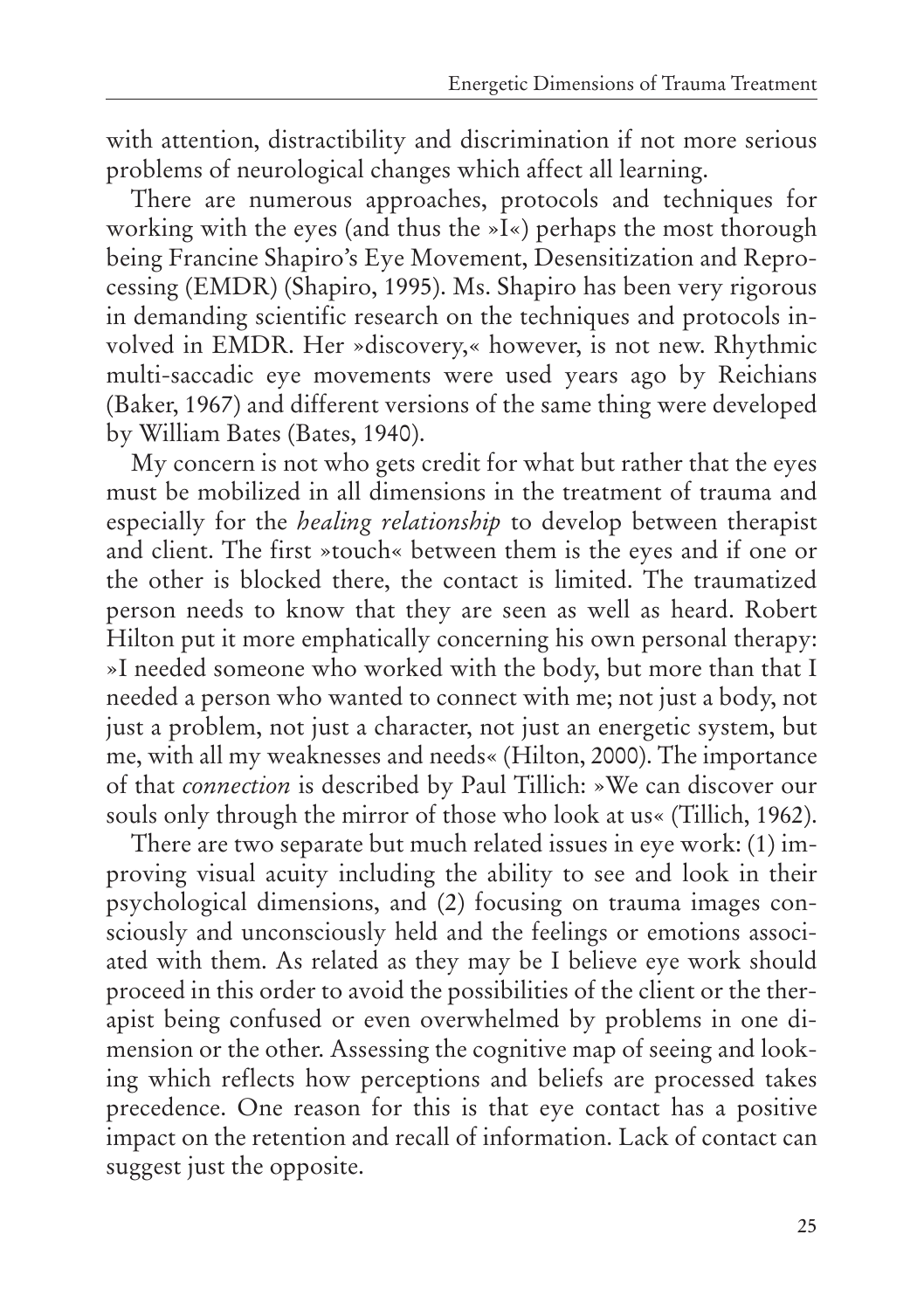If Charles Kelley is correct, vision problems denote blocked pain, fear and anger (Kelley, 1971). Similarly David Boadella has proposed that vision difficulties have a direct relationship in the ability to have insight and outlook (Boadella, 1978). Certainly such problems may be simply the result of stress, genetic factors or an individual's personality or character structure but definitely they are associated with traumas.

## Mobilizing the Eyes and opening the Trauma

Wilhelm Reich viewed the body as having seven segments of armor, the first of which is the ocular. His description of the ocular segment has many parallels to those found in traumatized persons. »In the ocular segment we find a contraction and immobilization of all or most of the muscles of the eyeball, the lids, the forehead, the tear glands, etc. This is expressed in immobility of the forehead and the eyelids, empty expression of the eyes or protruding eyeballs, a masklike expression of immobility on both sides of the nose. The eyes look out as from behind a rigid mask« (Reich, 1949, 371).

Opening or mobilizing the ocular segment too quickly as Reich (and also Alexander Lowen) tended to do by having the client simply open their eyes as wide as they could, can easily lead to retraumatization particularly where there are also early development deficits or where shame is a major factor. Why? According to one Reichian, David Shwenderman, »… for individuals with significant ocular armoring and accompanying psychopathology, there is no secure basis for exploring the world« (Schwenderman, 1988, 40–50). Shame induces a state of not wanting to see, be seen, or to look.6 Thus it is advisable to

<sup>6</sup> O. Fenichel states: »›I feel ashamed‹ means ›I do not want to be seen‹. Therefore persons who feel ashamed hide themselves or at least avert their faces. However, they also close their eyes and refuse to look. This is a kind of magical gesture, arising from the magical belief that anyone who does not look cannot be looked at« (Fenichel, 1945, 139). However, this view seems an over simplification of the impact of traumas such as rape. I believe Donald Nathanson, Michael Lewis and Michael Maley, among others, have greatly expanded our understanding of the impacts of shame in relation to trauma.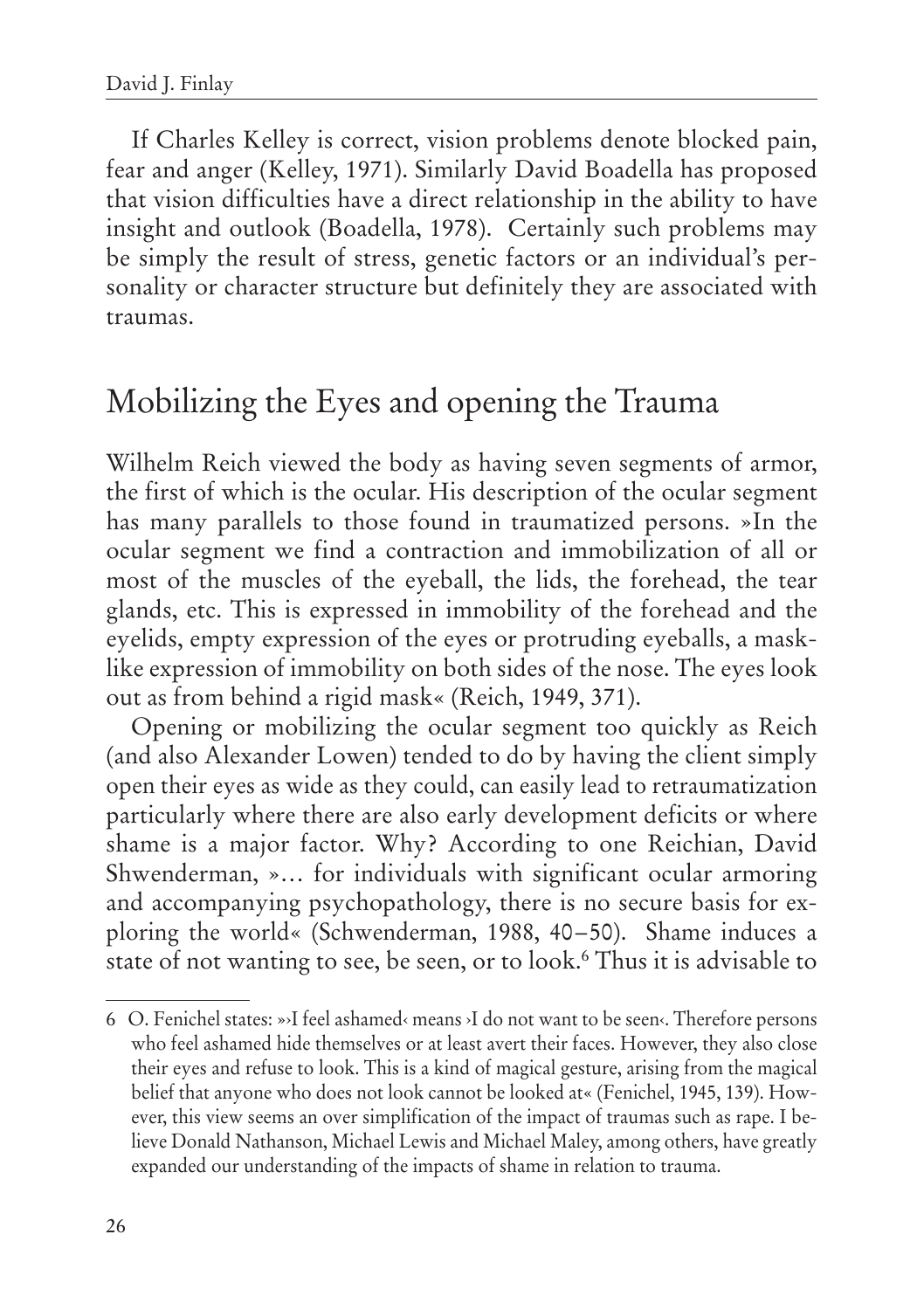start with very simple exercises such as viewing themselves in a full length mirror. It is important in the beginning to have a sense of how they see themselves. For some traumatized persons no one is there (which is an indicator of their total lack of safety or security). The mirror work might also focus on what they see in their own eyes or how they project or mirror themselves in looking at the therapist's eyes.

Preliminary assessments might also consider left/right splits in the eyes. Some twenty years ago John Bellis argued that in the struggles against terror or horror they are »… *almost always manifested (when there is denial or disavowal) in a lateral (right-left) ocular split.* One eye reflects one set of feelings and attitudes, the other eye another« (Bellis, 1985, 156–167). This can be tested by having the client view through one eye and then the other. Usually the right eye would show the most hostility, distrust and reproach perhaps better locating or reflecting the extent of emotional damage. Bellis was also an advocate of the Reichian procedures of having the client follow a pen light (or finger) to mobilize the ocular segment. He also cautioned us by saying this may be slow work taking place over many sessions and warned »against therapeutic over-enthusiasm« in the use of any techniques for treating trauma. He was simply repeating the warning of Reich about the error of »*Too early* interpretation of the meaning of the symptoms or other manifestations of the deepest layers of the unconscious, particularly of symbols« (Reich, 1949, 371).

Opening the ocular bloc is enhanced by light finger touch on acupuncture or acupressure locations surrounding the eyes (or more precisely, points between the eyeball and the midpoint of the infra-orbital ridge). Acupuncture and acupressure points are sensory modulation techniques. In acupuncture the sites of insertion correspond to myofacial »trigger points« which, for example, inhibit pain reactions so often associated with somatization of trauma. More simply put, slight pressure on certain points relieves tension and reduces stress reactions and strain.

Corresponding to these procedures is work with the occipital-cervical muscles at the base of the skull. Pressure can be applied along the occipital ridge, again acupuncture points, and perhaps accompanied by blinking or movements of the eyes. David Berceli has pointed out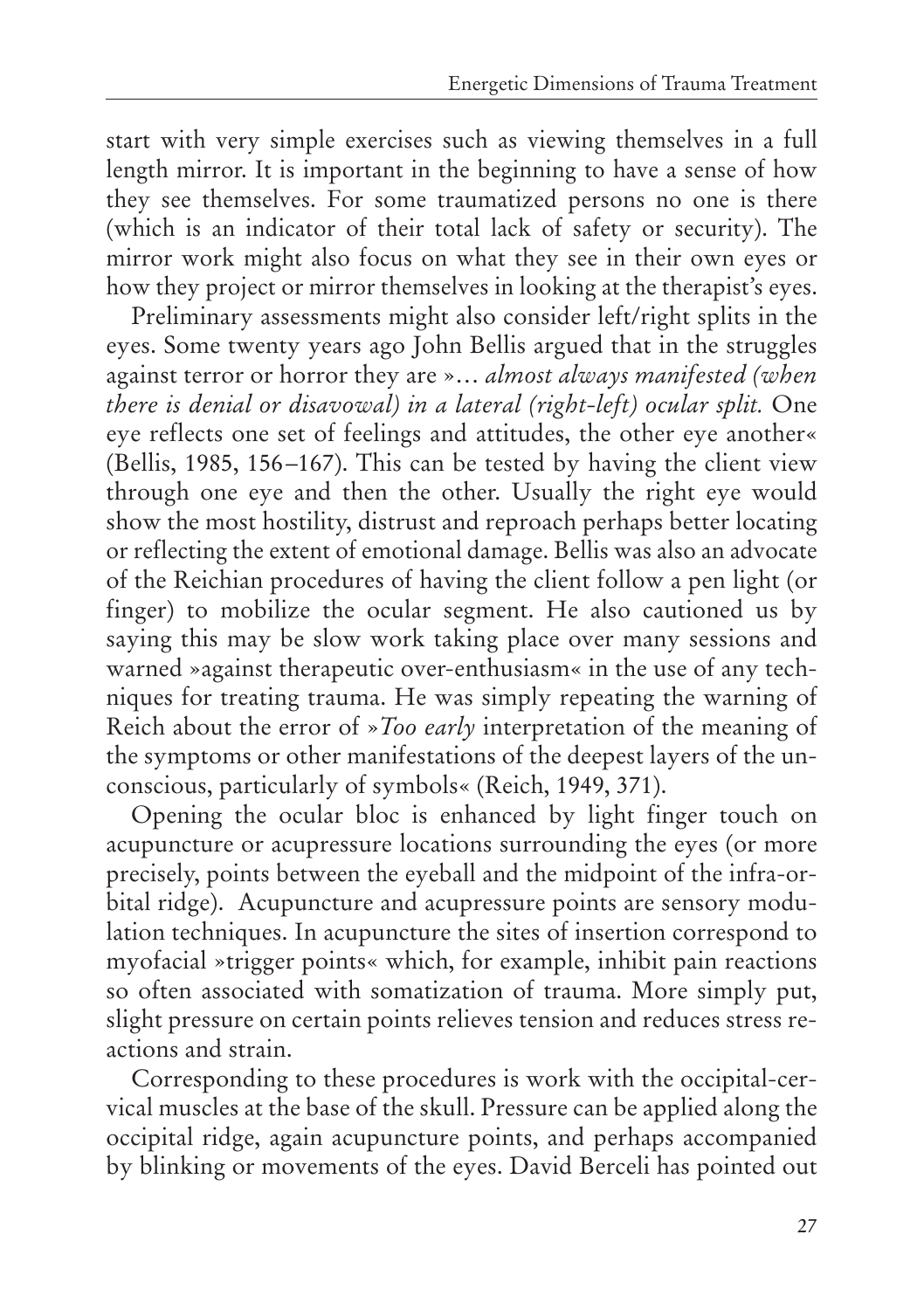that »I have realized that the more attention I pay to my clients' necks, the faster they seem to be able to resolve their trauma issues, release the startle reflex, maintain an erect posture of their head and progress towards a healthy, integrated and grounded state in therapy« (Berceli, 1999, 14).

However, there is much more involved here than simple tension release, startle responses, postural correction or connections to the eyes. We often speak of the need for people »to get out of their heads« when, in fact, the need is for them to »own their heads« as a grounded part of their bodies rather than a »cerebral fortress« as Robert Lewis describes the anomaly. The traumatized or shocked person usually is dissociated from head and body with rigid defenses and thus the mind does not cease churning or obsessing. Lewis, reflecting the Reichian tradition, also suggests that »Deep work at the head end of the organism sets up a resonance in the diaphragm and pelvis. This is then an unsettling but powerful approach to opening the connection of self to heart and sexuality« (Lewis, 1998, 3).

At this point one might question »why all this preliminary stuff? What about the trauma?« The fact is that trauma gets stored in neural structures or neuron networks in our information processing system in the same form it entered. It is continually processed as a current event, not something that happened in the past (Shapiro, 1995, 40). New connections are not made. Eye movements, it is hypothesized, activate the information processing system to »metabolize« and to »assimilate« the trauma to »appropriate« levels of past and present time, particularly negative cognitions. These are then balanced or diffused with positive cognitions or healing images.

#### (3) Extending Embodiment

However, eye work needs to be followed by further processes of embodiment because the effects of trauma are stored in the entire nervous system and organs of the body critical to functioning. Images and memories may not be readily available and must be teased out from their unconscious retention in both body and mind. Those who have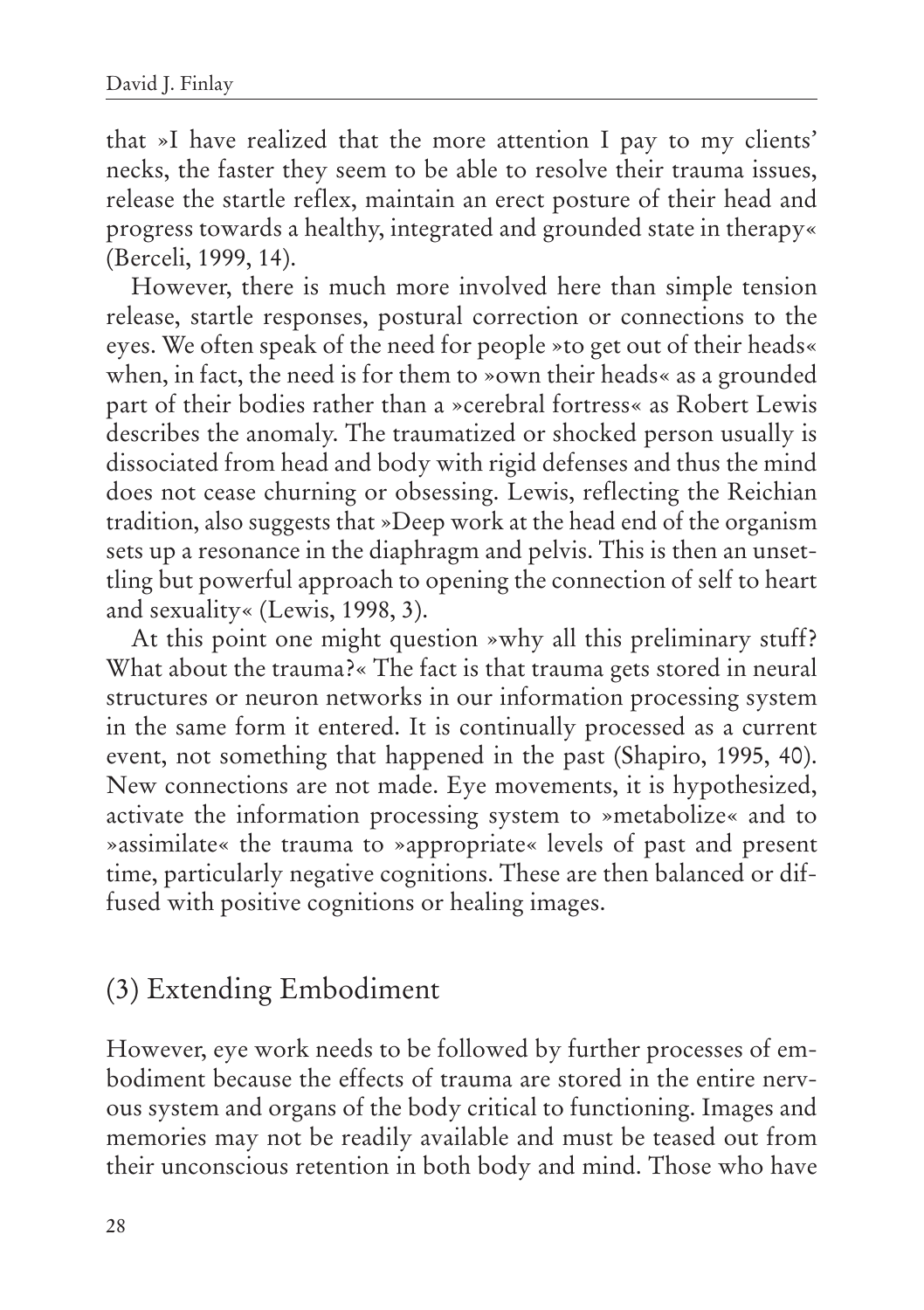active images and memories can easily be retraumatized by moving directly or too quickly into catharsis or attempts to purge destructive thoughts and emotions. On the other hand, simple »body scans,« the sixth phase of EMDR procedures, are insufficient in the process of embodiment (Shapiro, 1995, 72–73). This is one of the shortcomings of a cognitive based approach to treating trauma.

Bessel van der Kolk has listed various psychobiological abnormalities in post traumatic stress disorders (van der Kolk, 1996, 214–241) and others already mentioned have assessed the need to keep the negative and positive aspects of trauma treatment in perspective. However, many arguments simply focus on what happens in the brain and its regulatory functions.<sup>7</sup> What is less clear is how trauma is related to emotional anatomy (except by inference). Stanley Keleman has pointed out that »feelings are the glue that holds us together, yet they are based on anatomy.« Anatomy he states is the »ground floor of brain programs, consciousness, the way we think and feel« (Keleman, 1985, xii). A person's »normal« physiology or character structure – whether in a state of hyperarousal or numbness, bounded or unbounded, collapsed or rigid, braced or compliant – is a further factor to be considered in the effects of trauma even though trauma and anatomy correlations may be uncertain.

Thus I would strongly contend that embodiment/disembodiment are central problems in trauma treatment. The »felt self« and »sensations« are only a partial approach to the problem. The purpose of embodiment, whether from conditions of trauma or not, is to restore vitality and integration, again and again. The »out of contact« state resulting from trauma demands »being in touch« but also »being touched« to find the way home again. This is where somatic based psychotherapies are crucial because they are based on fully experiencing oneself, one's own grounding, centeredness and personhood, beyond the limitation of words and information processing. Only in such a way can a person experience a »world« in which the self is located (Lifton, 1983a, 71–72).8

<sup>7</sup> The brainstem/hypothalamus, the limbic system and the neocortex.

<sup>8</sup> Both »grounding« and »centering« are crucial aspects of restoration. While bio-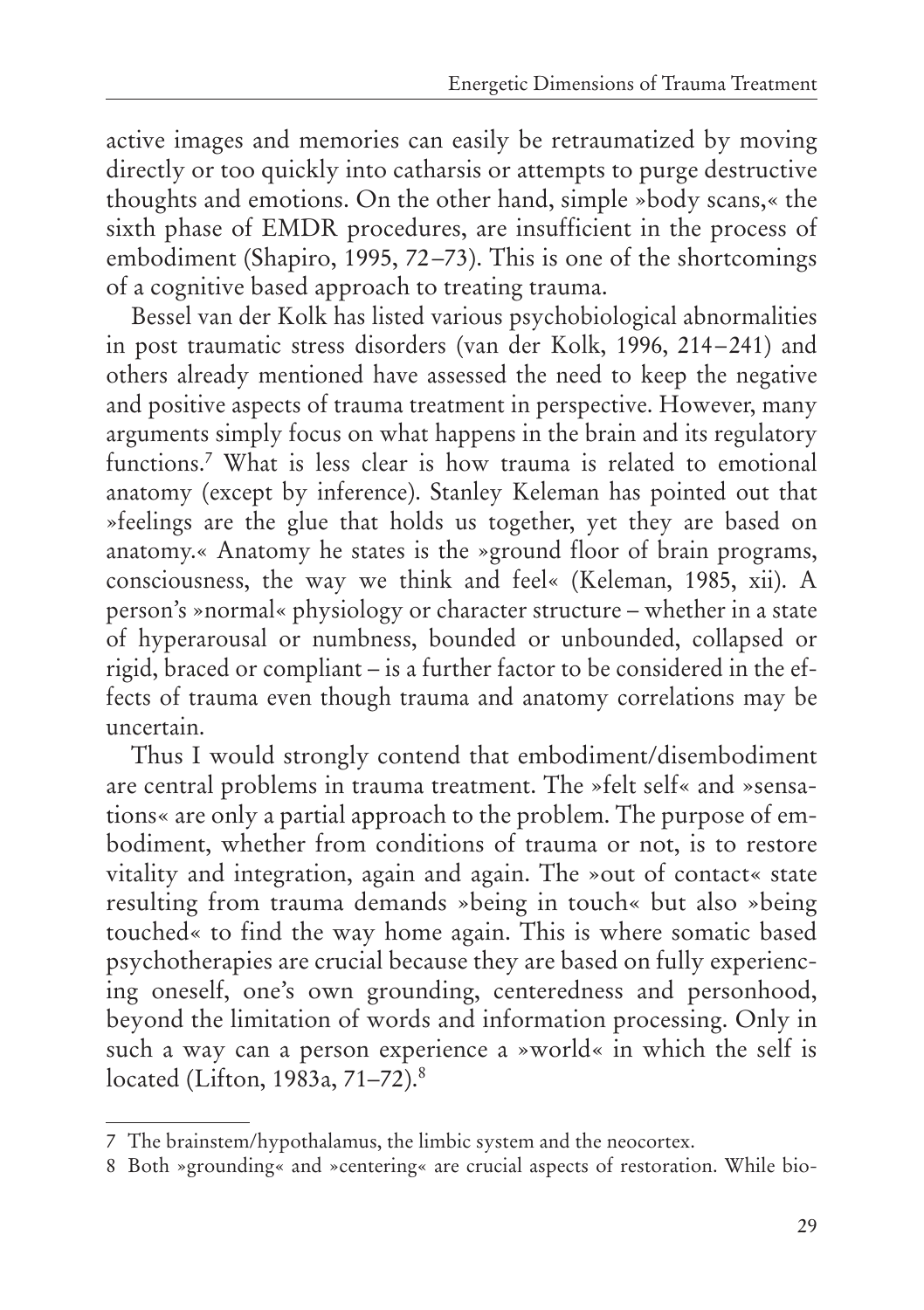Understandably there are disagreements about the meaning, role and place of touch (Hedges et.al., 1997). Many psychoanalysts, for example, view trauma as a psychic phenomena whereas somatic psychotherapists see it as registered on a sensory-motor-affective level of the body (Lewis, 2000, 61–75). If touch is simply viewed as *resonance* there is a bridge between the differences but nevertheless questions remain about how that is expressed in the *alive* and *active* interactions between therapist and client.

I believe I have already declared my position by advocating »touch« utilizing acupressure points and their purpose. *Appropriate* touch allows us to respond to the world and for the world to reach those of us in our dark caves brought on by developmental or shock trauma. Trauma induces a state of emotional sensory deprivation as well as fear of contact, connection and intimacy. Feelings and sensations need expression but choices also must be available for their outlet including deepening the human contact between therapist and client. Therapeutic touch enhances movement between the sympathetic and parasympathetic nervous systems or, looked at another way, it also facilitates pendulation between the trauma and the healing impulses in the self-care system toward stimulating the recuperative process.

I began with Reich's first segment of armor and it seems logical to proceed with embodiment following his outline. This does not ignore the necessity to maintain grounding for the discharge of energy. The dissolution of the armor starts with regions farthest away from the

energetics stresses grounding, the concept of centering has not been adequately elaborated. Lifton illustrates the psychosomatic and integrative functions of centering in the following words: »I understand it as the ordering of experience of the self along various dimensions that must be dealt with at any given moment – temporal, spatial, and emotional. On the temporal plane centering consists of bringing to bear upon the immediate encounter older images and forms in ways that can anticipate future encounters. On the spatial plane, centering means unifying (proximate) exposure, including bodily involvement, with ›distant‹ (›ultimate,‹ ›abstract', ›immortalizing') meanings. A third aspect of centering is that of making discriminations in emotional valence between our most impassioned images and forms (what we call the ›core‹ of the self) and those that are less impassioned and therefore more peripheral. The configuration which constitutes the psychic core is unique to each individual« (Lifton, 1983a, 71–72).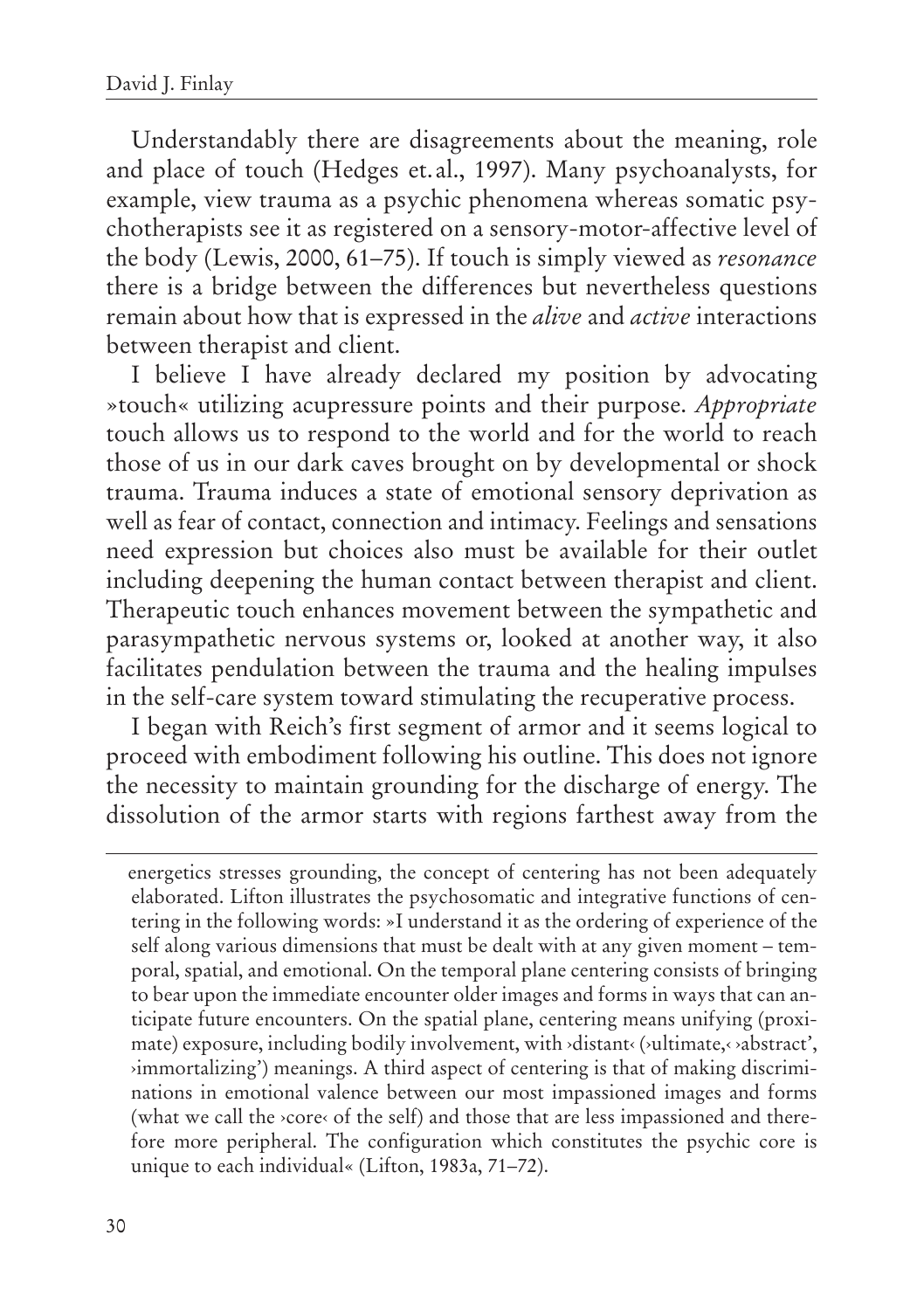pelvis (i.e., ocular, oral, deep neck musculature, diaphragm, abdomen, and pelvis) (Reich, 1949, 370). The therapist *lets the body speak* and through that can assess what is happening in the autonomic nervous system and can conjecture about what else is happening in the brain.

Helen Resneck-Sannes and Sylvia Conant have summarized Peter Levine's procedures for working with the »four diaphragms«, a system essentially following Reich's hierarchy.<sup>9</sup> The goal is to open each segment but also to break the feedback loop activating a fight/flight/freeze response from the *locus coeruleus* in the brain stem (norepinephrine-containing neurons).

- 1) Have the client lie down with their legs out straight
- 2) Put gentle pressure on the triceps
- 3) Gentle support to the occipital ridge, pushing in and slowly releasing in order to give support
- 4) Hands over the ears, heals of hands on edge of eyes
- 5) Heals of hands on the clavicle use hands in the same direction
- 6) Touch inside of elbows with thumbs
- 7) Hands on outside of diaphragm (slightly above), fingers pointing in the same direction
- 8) Palm of hand slightly above the pelvic bone or on hip bones
- 9) Back to the eyes one hand in back of the head and one hand in the middle of the forehead
- 10) Very light touch on closed eyelids
- 11) Return to the neck with slightly more pressure a. When working with infantile anxiety, hand on neck and one on lower back
- 12) Touch in the middle of the diaphragm
- 13) Gently massage the viscera

These simple techniques are designed to relax the body and allow sensations to flow which are correctives to the numbness or hyperarousal brought on by trauma. However a word of caution is necessary. It is important that the therapist fully evaluates his own empathetic re-

<sup>9</sup> Personal communications.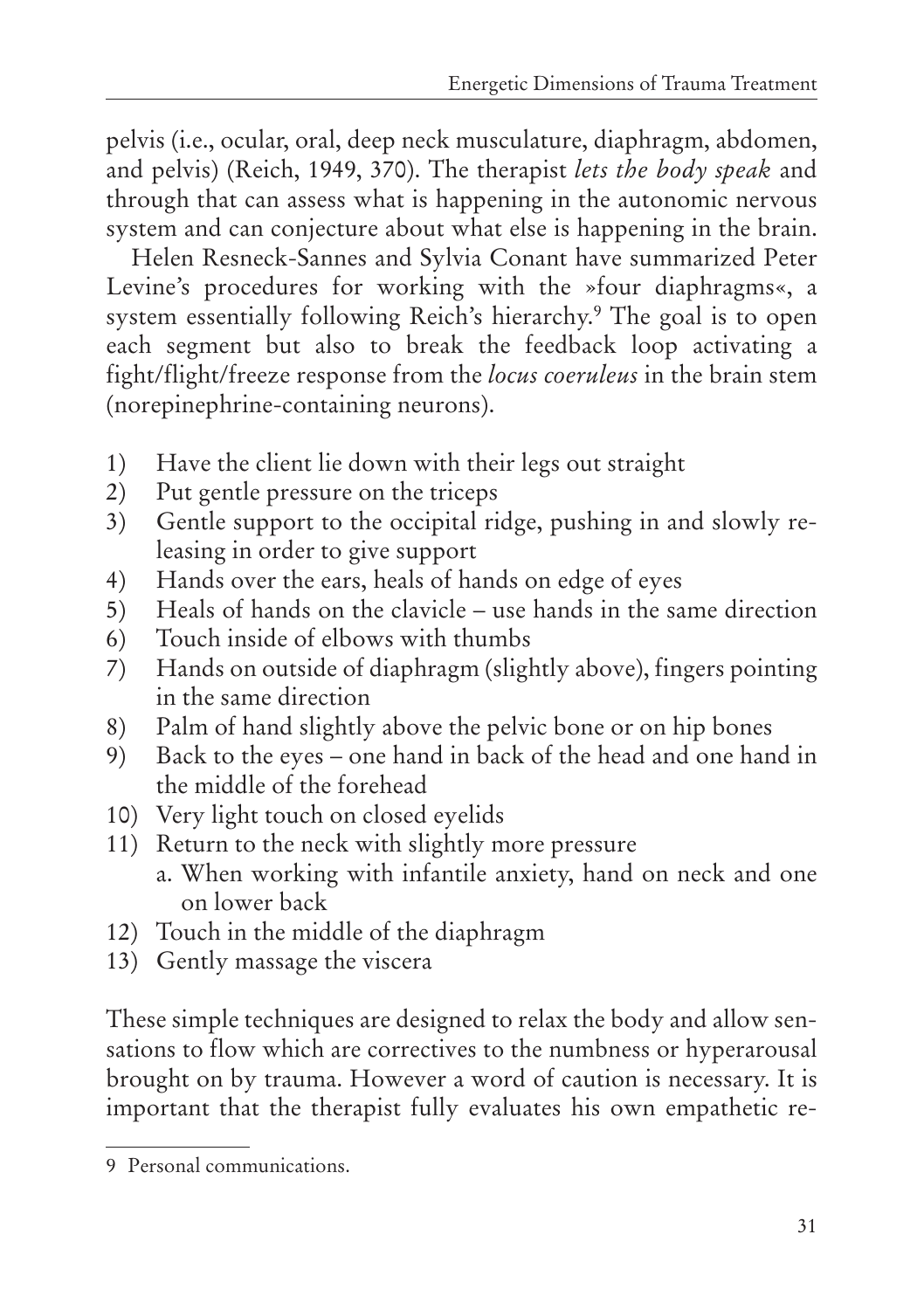sponse and resonance with the person. A traumatized person is often hyper-vigilant. He will read your touch as well as you might read reactions in his body and will spot phoniness immediately. If signs of distress occur, stop the process.

In these exercises talking should be kept to a minimum as it may simply trigger reactions from the sympathetic nervous system which increase arousal but not necessarily awareness. Debriefing is essential in terms of whatever thoughts or images occurred for they will provide a wealth of material around the ways in which the trauma(s) are being dealt with and the stage of the therapeutic process. The bridges built in the preceding procedures allow deeper openings into the images and memories of trauma *if* they have established safety and security – prerequisites for recovery.

However the process of embodiment is far from complete. Body tensions and contractions produced by trauma are often rigidly held and release is not a matter of will or evolution. They have their parallel in gate keeping functions for protection against greater pain but in so doing they hold the existing pain. Among somatic therapists there seems agreement that such tensions, contractions and the feelings associated with them must be released for resolution to occur. There is, however, no agreement as to the best way this should be done and there is inadequate evidence to back most claims of success.

For example, among Reichians there is often reliance on »paradoxical breathing« to charge and discharge the held body patterns. Bioenergetic therapists traditionally emphasize the same charge-dischargerelaxation model but also work with innumerable techniques for release such as inducing deep crying, holding stress positions until surrender and more vigorous activities such as kicking, hitting and shouting. Both agree that the negativity and pain held in the body must be confronted by one means or another. On the other hand, »Energy Psychologists« (Thought Field Therapy) contend that with mechanical like »tapping« on acupuncture points or meridians, joined by humming and/or eye movements, trauma can be »cured« in an amazingly short time (Bray, 2006, 103–123). There are many other illustrations of divergence and contentiousness.

However I believe the psoas release exercises of Liz Koch are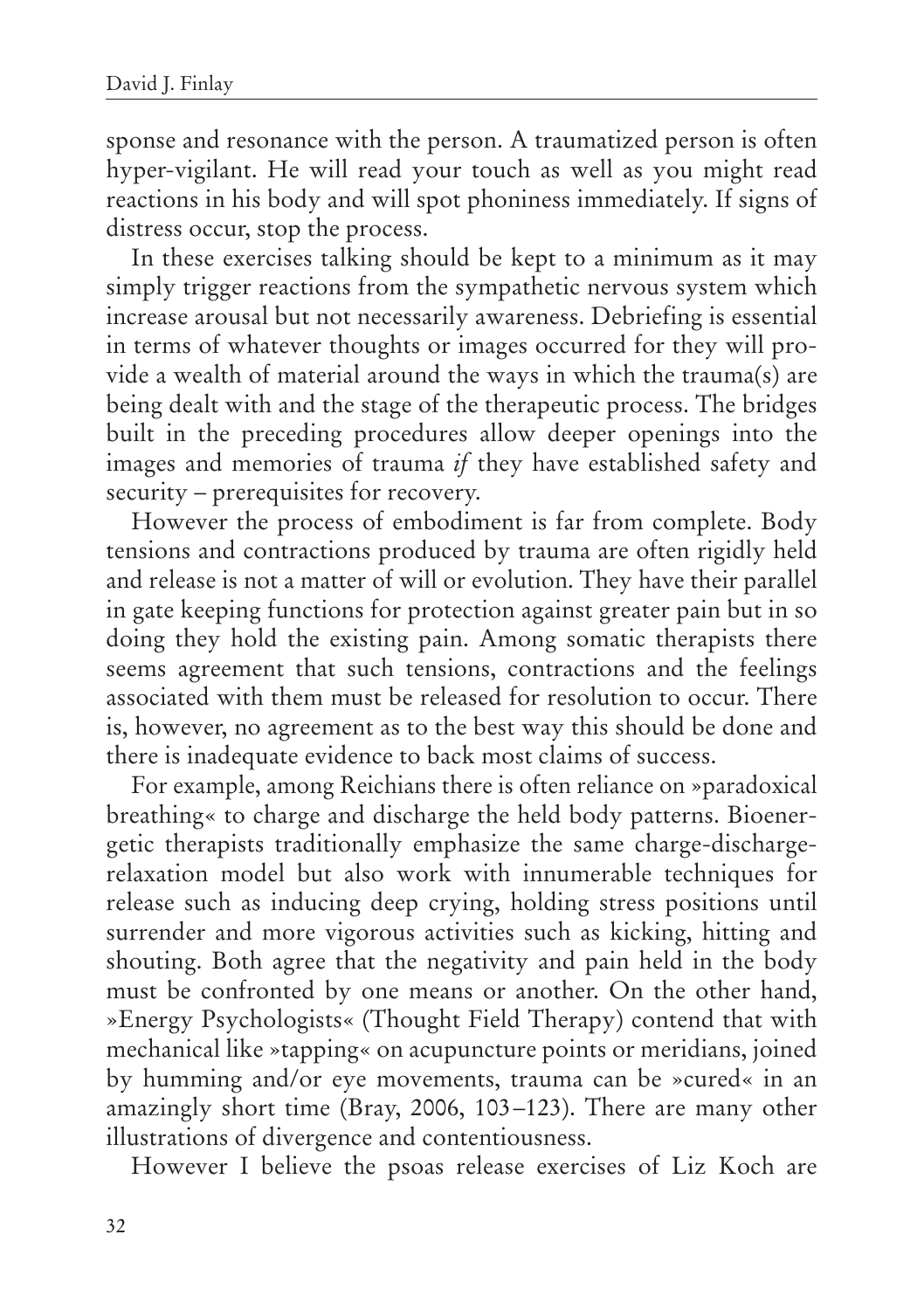useful adjuncts given the preceding work described. They now have been translated as trauma treatment largely by David Berceli although, in my opinion, with an exaggeration or theoretical reification of the functions of the psoas muscle (Koch, 1997; Koch and Berceli, 2005).10 It is claimed that through a series of positions producing »shaking« (or what is usually called »vibrations«), the body finds an inherent corrective or self-recovery process from trauma.<sup>11</sup> Despite an uncertain validity I find these exercises helpful. Opening the four diaphragms is insufficient in connecting the lumbar spine to the legs and the Koch/Berceli exercises are appropriate in that regard as well as releasing tension in the lower back and pelvis. Sometimes simply correcting posture or testing the hip for range of motion can be just as effective in dealing with the iliopsoas and referred pain. Tomography tests give clearer diagnoses of impaired functioning.

At this point in the embodiment process it is necessary to pingpong between the segments and to work homologous structures such as the jaw and the pelvis. This evens and balances energy in the system and thus facilitates wholeness and unity. It also disrupts the defensive equilibrium, i.e., people will tighten in one part of the body as others are loosened so that you work back and forth between under and over-charged areas. This will affect the overall tonus of the body. Just as a certain tension is necessary for the body to retain structure, so also is discharge.

Such embodiment opens healing avenues in the body toward a self grounded and present in the realities of sexuality and personal bonds, learning and doing, home and place, playing and working, transcendence and death. These are images and symbols of our psychic core endangered by trauma (Lifton, 1983a, 72). Until that core or indwelling is re-established in both body and mind, the seeds from trauma can always germinate if not explode unexpectedly.

<sup>10</sup> For a thorough view of the psoas and adjoining muscles and their functions see Travall and Simmons, 1992, Vol. II, 89–109.

<sup>11</sup> For a related questioning of this assumption see: (Lewis, 1999).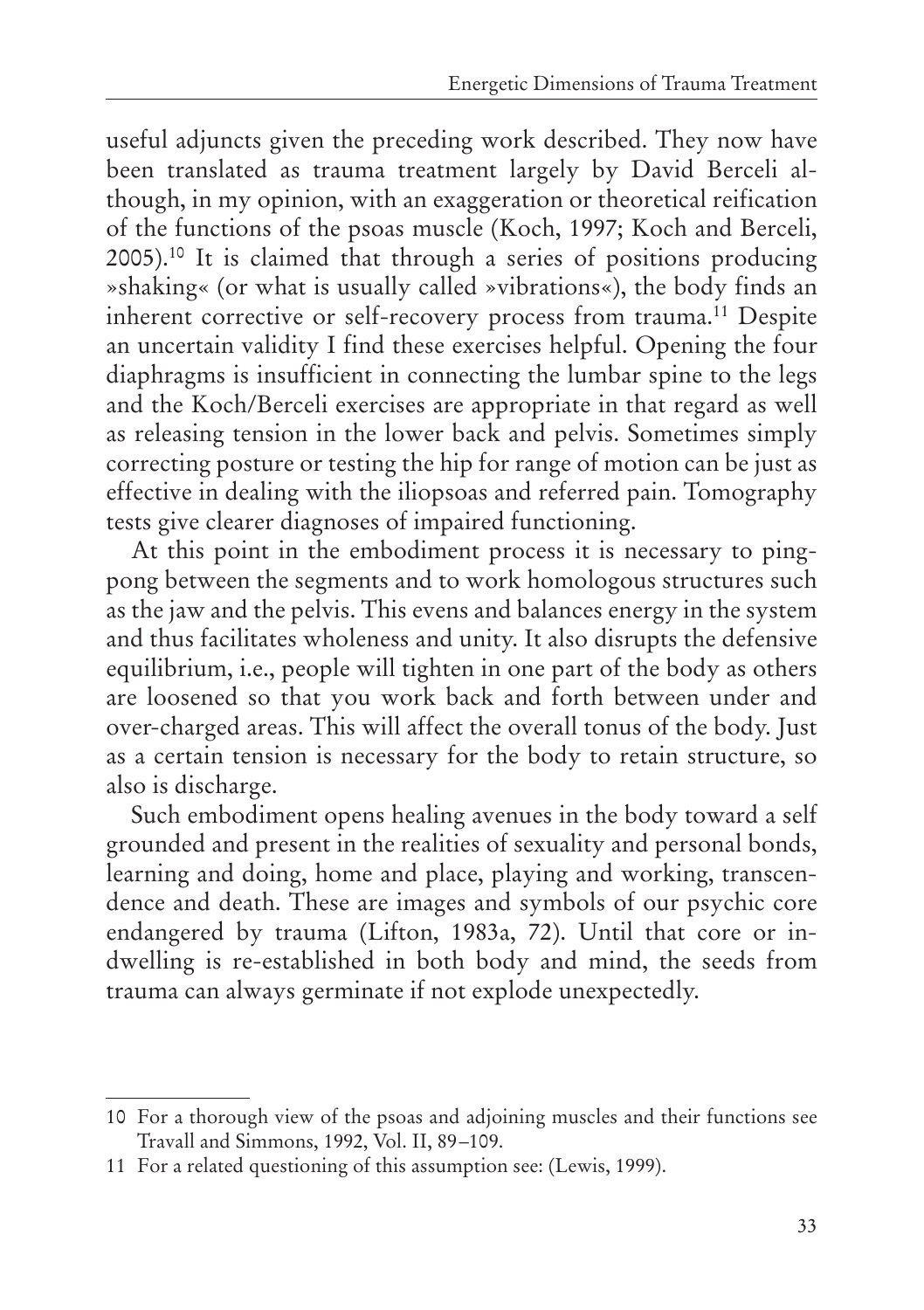#### (4) Processing the Trauma

My purposes have concentrated on (1) certain somatic interactions between client and therapist and (2), bringing the person into the treatment process in present time. The elaboration about certain techniques has been somewhat secondary. In both dimensions there will be a continuous telling of the narrative but I have not dealt with that. It is simply an assumption on my part.

However, in questions about processing the content of the trauma, once again we are in a field of controversy among practioners. I believe there is general agreement that the trauma must be *desensitized and defused* from the energetic charge it holds with such deleterious effects. Historical experiences must be differentiated from today's reality so that the person might live in present time without flashbacks and the like. I think therapists of all schools possibly could agree that key elements in happiness and well-being diminished or destroyed by trauma are (1) vitality, (2) curiosity and interest in the immediate world, (3) hope and optimism, (4) gratitude, and (5) the capacity to love and be loved. It is out of such factors that a healthy self-regulation exists with corresponding mental health, self esteem, positive emotions, and greater self-motivation. To me restoring vitality is a key point but a topic for another paper.

Where variations in treatment exist is in the preferred ways to facilitate the processing of trauma. A general review of approaching trauma has been suggested by Bessel van der Kolk, Alexander McFarlane and Onno van der Hart and articles in the same source speak to different aspects or schools of thought about trauma treatment (van der Kolk et. al., 1996, 417–440). Likewise the role of catharsis presents a continuing debate as Angela Klopstech has described so well (Klopstech, 2005, 101–131). The possible roles of the therapist are also contentious (Stark, 1999). There is no need to repeat all of these arguments here. While our knowledge increases we are still touching different parts of the elephant without knowing the whole.

One of the early themes in trauma treatment was the idea that the client must remember, re-live or re-experience the trauma in order to decrease the charge, put it into history and alleviate on-going symp-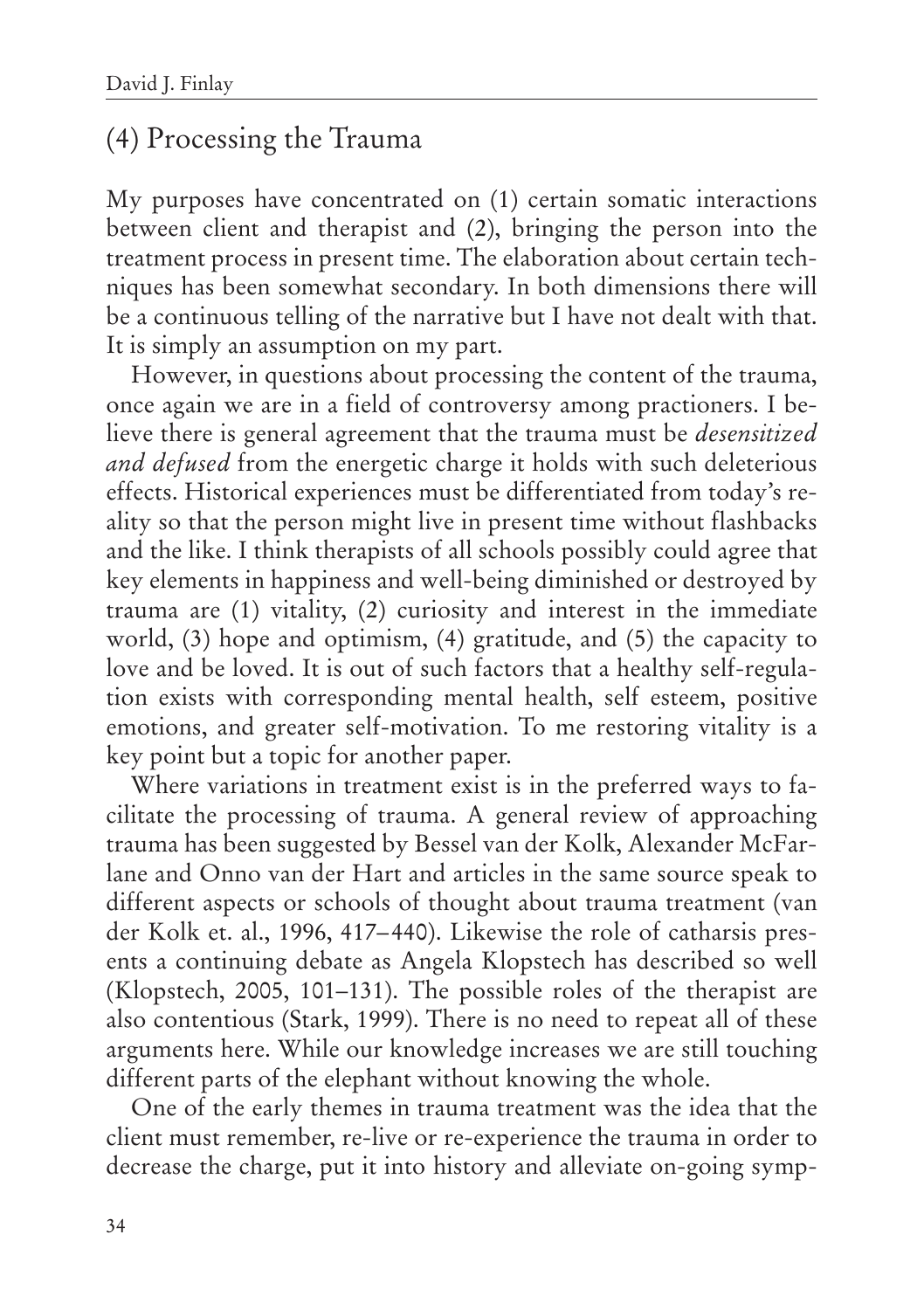toms. Sometimes desensitization processes such as »flooding« accomplish this and sometimes they lead simply to reactivation. They can also imprison both therapist and client in an endless repetition of the raw material and nuances in the narrative, or a continual search for memories and answers to »why?« questions.

Michael Maley has written that in both trauma and shame there is a breakdown of pulsations in the body and psyche and that a person can be trapped at the negative end of fundamental dualities – dualities which are part of normal development and without which development, growth and change cannot proceed. He illustrates this with concepts from Robert Jay Lifton concerning pulsations between connection and separation, integrity and disintegration, movement and stasis. In trauma separation, disintegration and stasis predominate and movement is lost. Maley emphasizes that »the duality of integration-disintegration can be restored through the mechanism that we all know about – *connectio*n« (Maley, 2006, 60; emphasis added). This parallels Peter Levine's ideas of developing resources that release the trauma charge without sending the person into retraumatization.

Theoretically this is fine but problems of implementation can be difficult. Let me illustrate with a brief description of a case. Some 30 years ago I saw a client for two years – a young man who as a child had been abandoned and by the time he was ten years old had been moved through five different foster homes. He had been incredibly brutalized including beatings, rapes, imprisonment, admonishment daily about his sinful nature by religious fanatics, and the like. My goal at that time was simply to help him stabilize his existence and I thought parts of that had been established. About two years ago he came back into therapy in a suicidal and homicidal state and to my utter horror it was exactly the same place as the first day or our previous work together. After I processed my »failure« what I slowly realized was that he had no sense of dualities (they were just words, perhaps to me as well). His only orienting belief was brutality – toward himself, toward others, toward all life. Thus I found myself focusing on re-education centering on compassion. Without such knowledge of another pole he had no means to evaluate experience other than trauma and no way to assess his feelings and their somatic states, let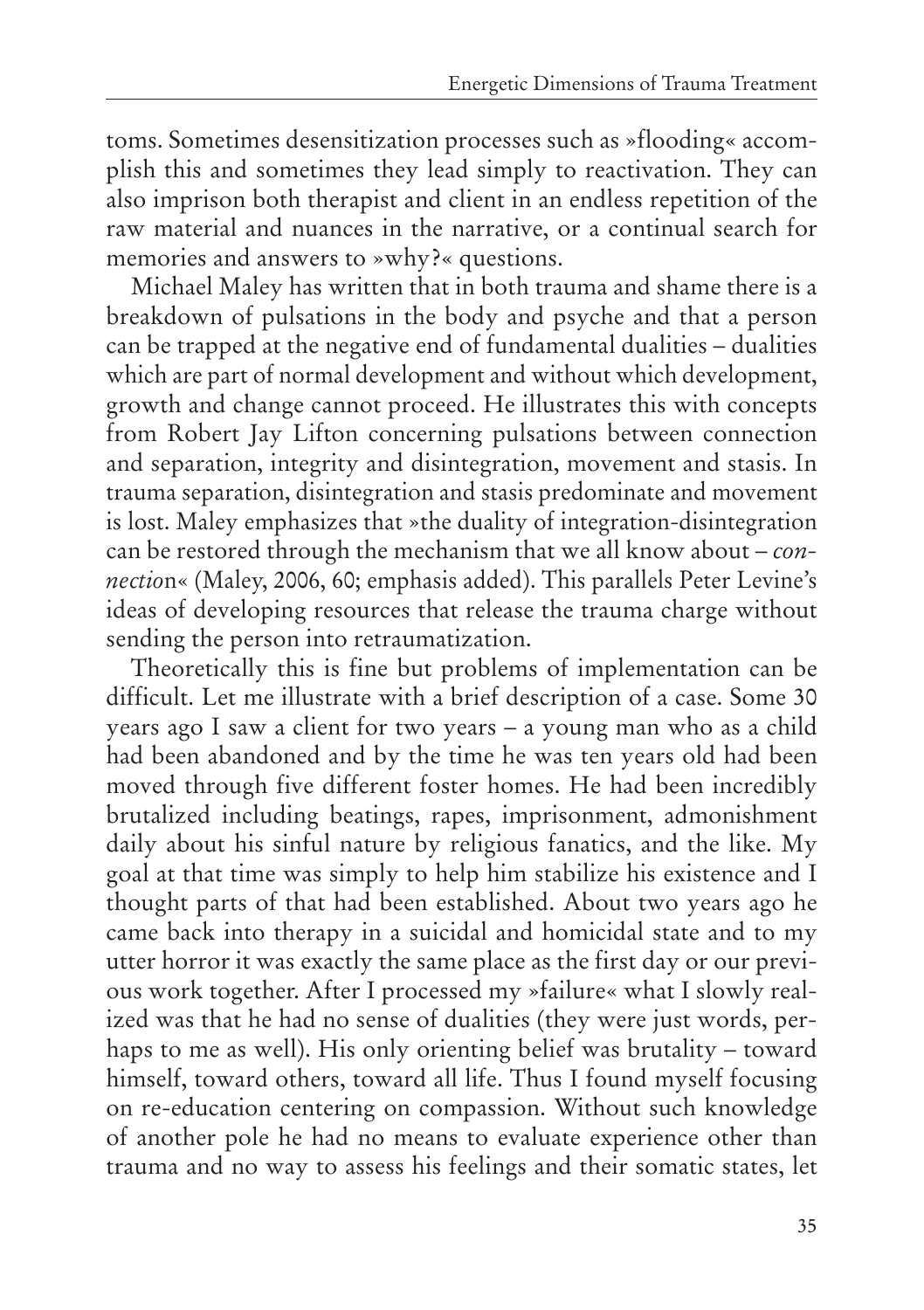alone establish secure social connections and interpersonal efficacy. Indwelling was never really established or, possibly, what might have been there was totally overwhelmed and lost. Fortunately I got him to enter Alcoholics Anonymous and he then joined a Christian living community and those alternatives and connections more than therapy gave him a structure and meaning which defused the tyranny of the past and saved his life.

Traumas always seem to carry with them a sense of loss and, if so, treatment processes have their parallels in the generalized stages of confronting death as enunciated by Elizabeth Kübler-Ross – denial, anger, bargaining, depression and acceptance. »These are the scenarios of loss«, according to Stephan Levine. »They are the stages of converting our predicament from tragedy to grace, from confusion to insight and wisdom, from agitation to clarity« (S. Levine, 1982,  $233 - 234$ ).<sup>12</sup>

Whatever the processes of debriefing or diffusion I believe there is a general rule that for client and therapist alike, *awareness precedes intervention just as understanding needs to precede interpretation*. We must go well beyond survival or coping as goals. If this occurs, then I believe there is the possibility of turning the horror, shame and guilt accompanying traumas into realities of change, into animation rather than stasis, into renewal and vitality. The daimonic becomes a memory not an active agent.

I have discussed two polarities in trauma treatment – those who primarily use a somatic approach and those who deal with trauma as a relational psychic phenomena. I did so because of my own experience at an earlier time when a more integrated approach rarely existed. Now I believe such integration is *slowly* developing but our »schools« whether in psychiatry, psychodynamics or various somatic approaches still lag and still seem rather entrapped by shibboleths and orthodoxies. Healing for me never came from a school of thought, an approach, a technique, etc. It was a relational somatic process that came through the empathic wisdom and humility of the therapist.

<sup>12</sup> A more »classical« interpretation of trauma treatment processing is in the excellent book of Maryanna Eckberg (Eckberg, 2000).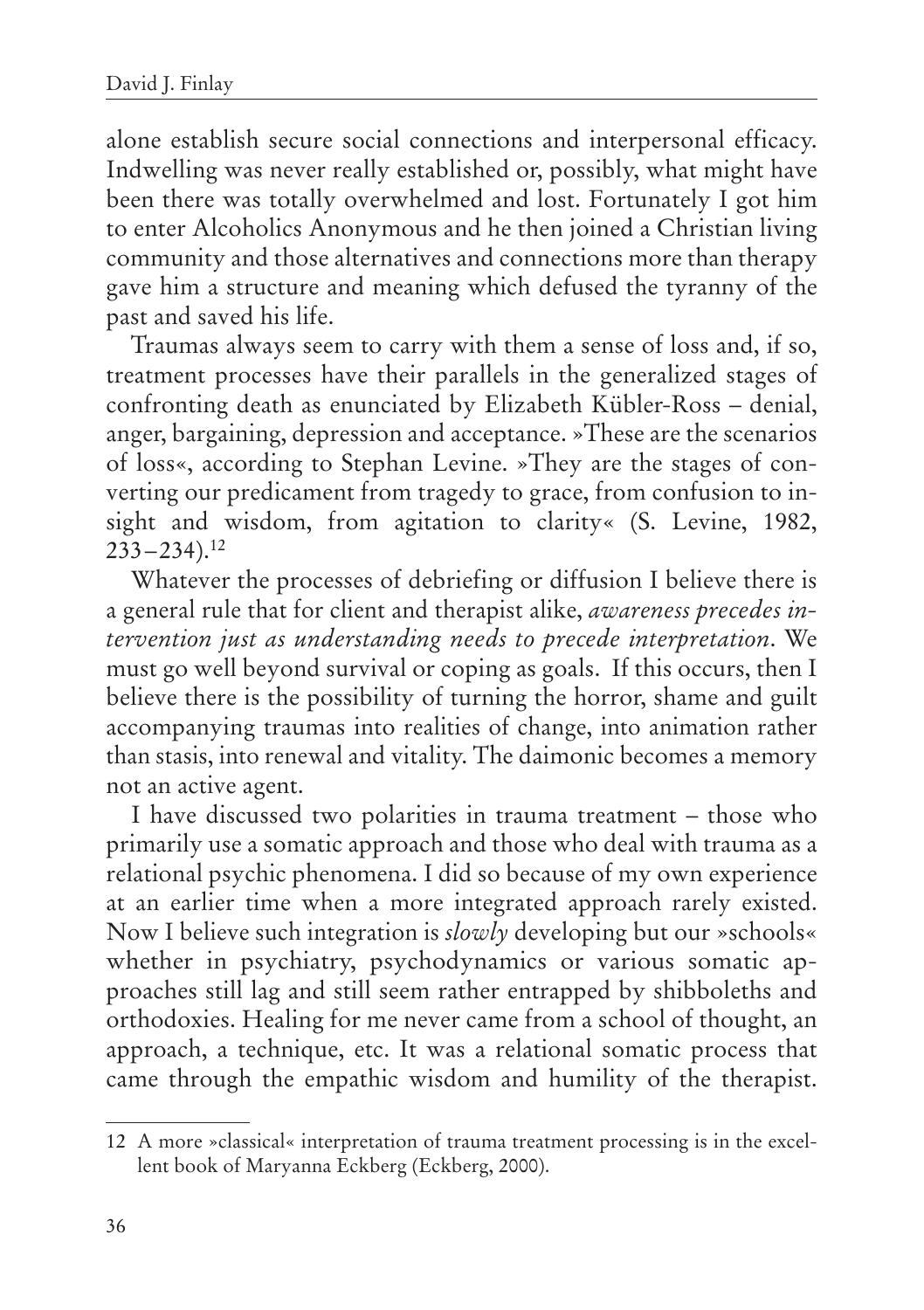That was my experience with Carl Rogers and Jack McIntyre, different but gifted men with enormous hearts and vision.

#### Bibliography

- Baker E F (1967) Man in the Trap. The MacMillan Co., New York
- Bates W H (1940) Better Eyesight Without Glasses. Holt, Rinehart and Winston, New York
- Bellis J (1985) Clinical Applications of Bioenergetic Analysis in Post-Traumatic Stress Disorders. Bioenergetic Analysis Vol. 1 (2) 156–167
- Bellis J (1992) The Armoring of Our Eyes. Bioenergetic Analysis Vol. 5 (1). 71–80
- Berceli D (1999) Trauma and the Startle Reflex. Bioenergetic Analysis Vol.10 (1). 3–14
- Berceli D (2003) Trauma Releasing Exercises. Trauma Recovery and Assessment Services, Tempe, AZ
- Boadella D (1978) The Flow to the Head. Energy and Character Vol. 9 (3)
- Bray R (2006) Thought Field Therapy: Working Through Traumatic Stress Without Overwhelming Response. Journal of Aggression, Maltreatment and Trauma Vol. 12 (2) 103–123
- Eckberg M (2000) Victims of Cruelty: Somatic Psychotherapy in the Treatment of Posttraumatic Stress Disorders. North Atlantic Books, Berkeley
- Fenichel O (1945) Psychoanalytic Theory of Neurosis. Norton, New York
- Hedges L (1994) Working the Organizing Experience. Jason Aronson, Northdale, NJ
- Hedges L, Hilton R, Hilton V W, Caudill O B Jr (1997) Therapists at Risk: Perils of the Intimacy of the Therapeutic Relationship. Jason Aronson, Northdale, NJ
- Hilton R (2000) Bioenergetics and Modes of Therapeutic Action. Paper Presented at the International Conference on Bioenergetic Analysis, Montebello, Canada
- Kalsched D (1996) The Inner World of Trauma. Brunner-Routledge, New York
- Keleman S (1985) Emotional Anatomy: The Structure of Experience. Center Press, Berkeley
- Kelley C R (1971) New Techniques of Vision Improvement. The Radix Institute, Santa Monica, CA
- Klopstech A (2005) Catharsis and Self-Regulation Revisited: Scientific and Clinical Considerations. Bioenergetic Analysis Vol. 15. 101–131
- Koch L (1997) The Psoas Book. Guinea Pig Publications, Felton, CA
- Koch L, Berceli D (2005) The Ilipsoas Muscle. The Massage Magazine. Parts I, II
- Köhler W (1957) Gestalt Psychology. The New American Library, New York
- Lewis R (1986) Getting the Head to Really Sit on One's Shoulders: A First Step in Grounding the False Self. Bioenergetic Analysis Vol. 2 (1). 56–77
- Lewis R (1998) The Trauma of Cephalic Shock. Bioenergetic Analysis Vol. 2 (1). 1–18
- Lewis R (1999) The Body Does Not Lie True or False? Bioenergetic Analysis Vol. 10 (2)